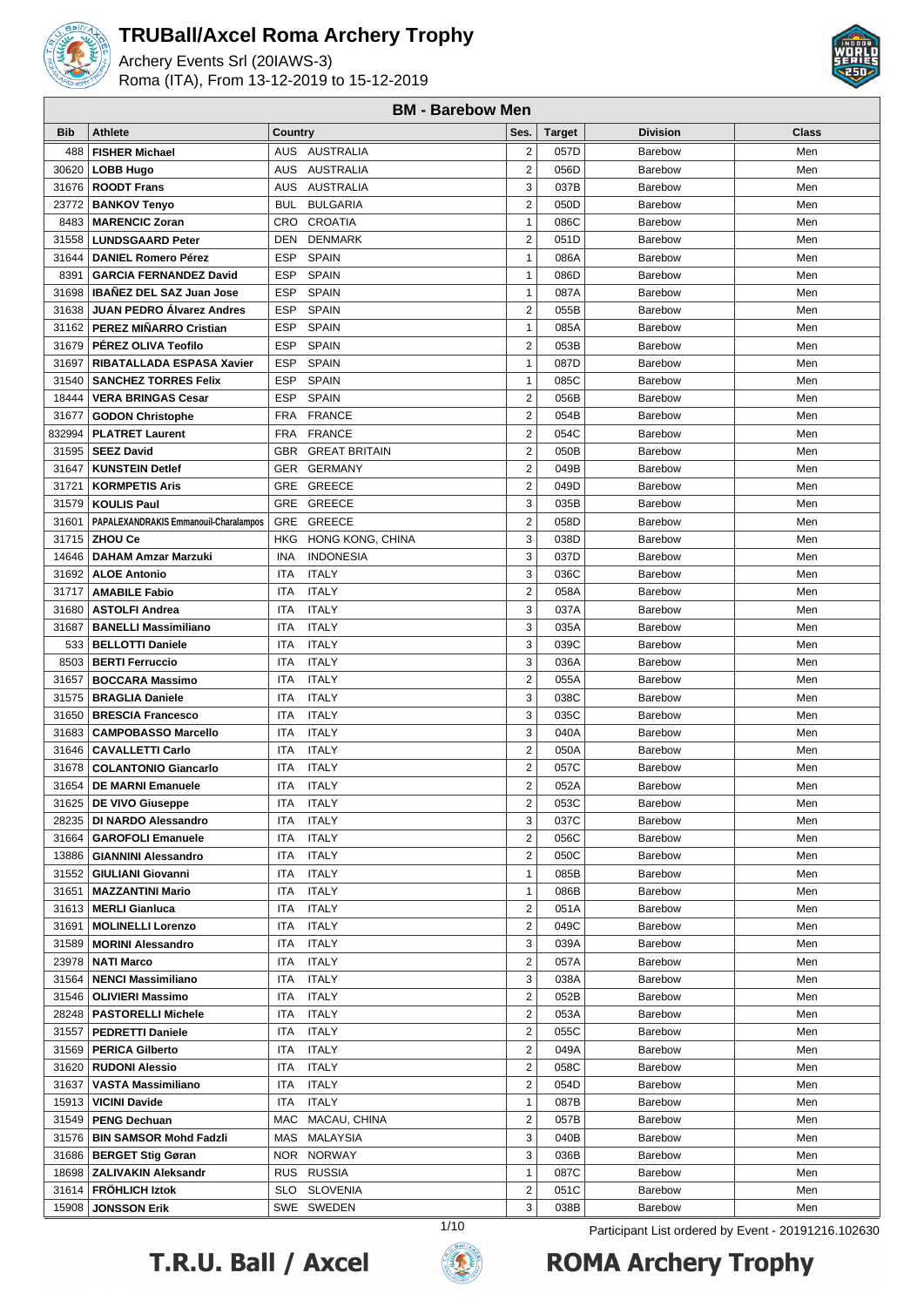

Archery Events Srl (20IAWS-3) Roma (ITA), From 13-12-2019 to 15-12-2019



|            | <b>BM - Barebow Men</b><br>Continue |                          |      |               |                 |              |  |  |  |
|------------|-------------------------------------|--------------------------|------|---------------|-----------------|--------------|--|--|--|
| <b>Bib</b> | <b>Athlete</b>                      | Country                  | Ses. | <b>Target</b> | <b>Division</b> | <b>Class</b> |  |  |  |
|            | 18352   LUNDMARK Fredrik            | SWE SWEDEN               |      | 051B          | Barebow         | Men          |  |  |  |
|            | 15770   DEMMER III John             | USA USA                  | ົ    | 054A          | Barebow         | Men          |  |  |  |
|            | 31582   PARTLOWE Grayson            | USA USA                  |      | 055D          | Barebow         | Men          |  |  |  |
| 31550      | <b>YOST Eric</b>                    | <b>USA</b><br><b>USA</b> | ົ    | 052C          | Barebow         | Men          |  |  |  |

|            | <b>BW</b> - Barebow Women        |                                    |                |               |                 |              |  |  |  |  |
|------------|----------------------------------|------------------------------------|----------------|---------------|-----------------|--------------|--|--|--|--|
| <b>Bib</b> | <b>Athlete</b>                   | <b>Country</b>                     | Ses.           | <b>Target</b> | <b>Division</b> | <b>Class</b> |  |  |  |  |
| 30948      | <b>PAYER Andrea</b>              | AUSTRIA<br>AUT                     | $\overline{2}$ | 046D          | Barebow         | Women        |  |  |  |  |
|            | 31608   HEINRICH Mikaela         | <b>CROATIA</b><br><b>CRO</b>       | $\mathbf{1}$   | 090C          | Barebow         | Women        |  |  |  |  |
| 16315      | <b>OLESEN Maria</b>              | <b>DENMARK</b><br><b>DEN</b>       | $\overline{2}$ | 085D          | Barebow         | Women        |  |  |  |  |
| 20691      | <b>JAVIER CAMPOS Mª Luz</b>      | <b>ESP</b><br><b>SPAIN</b>         | 1              | 090B          | Barebow         | Women        |  |  |  |  |
|            | 31713   MENESES CAMÍN María      | <b>ESP</b><br><b>SPAIN</b>         | $\overline{2}$ | 048B          | Barebow         | Women        |  |  |  |  |
| 31711      | <b>MERCHE Montenegro Maestre</b> | <b>SPAIN</b><br><b>ESP</b>         | 1              | 091A          | Barebow         | Women        |  |  |  |  |
| 18445      | <b>MINYANO MIQUEL Rosa</b>       | <b>ESP</b><br><b>SPAIN</b>         | $\mathbf{1}$   | 090A          | Barebow         | Women        |  |  |  |  |
| 31091      | <b>SEEZ Carol-Anne</b>           | <b>GREAT BRITAIN</b><br><b>GBR</b> | $\overline{2}$ | 047B          | Barebow         | Women        |  |  |  |  |
| 31729      | <b>KUNSTEIN Martina</b>          | <b>GER</b><br><b>GERMANY</b>       | $\overline{2}$ | 045B          | Barebow         | Women        |  |  |  |  |
| 31598      | KOUNTOURI Paraskevi-Christina    | <b>GREECE</b><br><b>GRE</b>        | 3              | 033C          | Barebow         | Women        |  |  |  |  |
| 17625      | O'CONNOR Orla                    | <b>IRELAND</b><br><b>IRL</b>       | $\overline{2}$ | 047D          | Barebow         | Women        |  |  |  |  |
| 24037      | <b>O'CONNOR Sharon</b>           | <b>IRELAND</b><br><b>IRL</b>       | 3              | 033B          | Barebow         | Women        |  |  |  |  |
| 17593      | <b>TWOMEY Sarah</b>              | <b>IRELAND</b><br><b>IRL</b>       | 3              | 032B          | Barebow         | Women        |  |  |  |  |
| 31661      | <b>BOCCARA Valeria</b>           | <b>ITALY</b><br><b>ITA</b>         | $\overline{2}$ | 048D          | Barebow         | Women        |  |  |  |  |
| 31543      | <b>CARAMUSCIA Sara</b>           | <b>ITALY</b><br><b>ITA</b>         | 3              | 032A          | Barebow         | Women        |  |  |  |  |
| 31602      | <b>GANDOLFI Jenni</b>            | <b>ITALY</b><br><b>ITA</b>         | $\overline{2}$ | 046C          | Barebow         | Women        |  |  |  |  |
| 31619      | <b>MANTILLI Giulia</b>           | <b>ITA</b><br><b>ITALY</b>         | 1              | 091B          | Barebow         | Women        |  |  |  |  |
| 28258      | <b>MARTINO Mariapia</b>          | <b>ITALY</b><br><b>ITA</b>         | $\overline{2}$ | 045A          | Barebow         | Women        |  |  |  |  |
| 31548      | <b>MIGLIANI Tiziana</b>          | <b>ITALY</b><br><b>ITA</b>         | $\overline{2}$ | 048A          | Barebow         | Women        |  |  |  |  |
| 31696      | <b>NIOI Elena</b>                | <b>ITALY</b><br><b>ITA</b>         | 3              | 034B          | Barebow         | Women        |  |  |  |  |
| 9517       | <b>NOZIGLIA Cinzia</b>           | <b>ITALY</b><br><b>ITA</b>         | 3              | 033A          | Barebow         | Women        |  |  |  |  |
|            | 1246   PERNAZZA Cristina         | <b>ITALY</b><br><b>ITA</b>         | $\overline{2}$ | 047A          | Barebow         | Women        |  |  |  |  |
| 31567      | <b>SCARFOGLIO Delia</b>          | <b>ITALY</b><br><b>ITA</b>         | $\overline{2}$ | 046A          | Barebow         | Women        |  |  |  |  |
| 7192       | <b>STROBBE Eleonora</b>          | <b>ITALY</b><br><b>ITA</b>         | 3              | 032C          | Barebow         | Women        |  |  |  |  |
| 18703      | <b>VANNINI Sabrina</b>           | <b>ITALY</b><br><b>ITA</b>         | 1              | 091C          | Barebow         | Women        |  |  |  |  |
| 31681      | <b>SULAIMAN Norliana</b>         | <b>MALAYSIA</b><br><b>MAS</b>      | $\overline{2}$ | 046B          | Barebow         | Women        |  |  |  |  |
| 31609      | <b>SHEKHTMAN Yuliya</b>          | <b>RUSSIA</b><br><b>RUS</b>        | $\overline{2}$ | 047C          | Barebow         | Women        |  |  |  |  |
| 8452       | <b>BJORKLUND Lina</b>            | SWE SWEDEN                         | 3              | 034D          | Barebow         | Women        |  |  |  |  |

|            | <b>CJM - Compound Junior Men</b>      |                              |                |               |                 |              |  |  |  |  |
|------------|---------------------------------------|------------------------------|----------------|---------------|-----------------|--------------|--|--|--|--|
| <b>Bib</b> | <b>Athlete</b>                        | <b>Country</b>               | Ses.           | <b>Target</b> | <b>Division</b> | <b>Class</b> |  |  |  |  |
| 23055      | <b>DUPOR Matko</b>                    | CRO CROATIA                  | 2              | 030B          | Compound        | Junior Men   |  |  |  |  |
| 3403       | <b>JAATMA Robin</b>                   | <b>ESTONIA</b><br><b>EST</b> | 3              | 022B          | Compound        | Junior Men   |  |  |  |  |
| 20037      | <b>ZANTIOTIS - CHATZOUDAS Ioannis</b> | <b>GREECE</b><br><b>GRE</b>  | $\overline{2}$ | 031B          | Compound        | Junior Men   |  |  |  |  |
| 20001      | <b>ABBATI Giovanni</b>                | <b>ITALY</b><br><b>ITA</b>   | $\overline{2}$ | 029C          | Compound        | Junior Men   |  |  |  |  |
| 3546       | <b>BOGGIATTO Alex</b>                 | <b>ITALY</b><br><b>ITA</b>   | $\overline{2}$ | 031A          | Compound        | Junior Men   |  |  |  |  |
| 23265      | <b>BRUNELLO Antonio</b>               | <b>ITALY</b><br><b>ITA</b>   | 3              | 021C          | Compound        | Junior Men   |  |  |  |  |
| 31615      | <b>CANTELMO Nicolo</b>                | <b>ITALY</b><br><b>ITA</b>   | 2              | 029A          | Compound        | Junior Men   |  |  |  |  |
| 31571      | <b>CASTAGNA Samuele</b>               | <b>ITALY</b><br><b>ITA</b>   | $\overline{2}$ | 031C          | Compound        | Junior Men   |  |  |  |  |
| 31667      | <b>COVRE Leonardo</b>                 | <b>ITALY</b><br><b>ITA</b>   | 3              | 021A          | Compound        | Junior Men   |  |  |  |  |
| 23628      | <b>DE ANGELI Valentino</b>            | <b>ITALY</b><br><b>ITA</b>   | 3              | 022D          | Compound        | Junior Men   |  |  |  |  |
| 31669      | <b>FORIA Massimo</b>                  | <b>ITALY</b><br><b>ITA</b>   | $\overline{2}$ | 032A          | Compound        | Junior Men   |  |  |  |  |
| 27122      | <b>GANDOLFI Luca</b>                  | <b>ITALY</b><br><b>ITA</b>   | 3              | 021D          | Compound        | Junior Men   |  |  |  |  |
| 31629      | <b>GUERRASIO Antonio</b>              | <b>ITALY</b><br><b>ITA</b>   | 3              | 020C          | Compound        | Junior Men   |  |  |  |  |
| 31566      | <b>MARCHETTI Andrea</b>               | <b>ITALY</b><br><b>ITA</b>   | 3              | 022C          | Compound        | Junior Men   |  |  |  |  |
| 27121      | <b>MAZZEI Patrizio</b>                | <b>ITALY</b><br><b>ITA</b>   | 3              | 020A          | Compound        | Junior Men   |  |  |  |  |
| 27123      | <b>PAULETTO Cristian</b>              | <b>ITALY</b><br><b>ITA</b>   | 3              | 022A          | Compound        | Junior Men   |  |  |  |  |
| 31656      | <b>PICARDO Tommaso</b>                | <b>ITALY</b><br><b>ITA</b>   | $\overline{2}$ | 030A          | Compound        | Junior Men   |  |  |  |  |
| 27169      | <b>PINNA Luca</b>                     | <b>ITALY</b><br><b>ITA</b>   | 3              | 020B          | Compound        | Junior Men   |  |  |  |  |
| 27243      | <b>RANDAZZO Fabio</b>                 | <b>ITALY</b><br><b>ITA</b>   | $\overline{2}$ | 029B          | Compound        | Junior Men   |  |  |  |  |
| 27170      | <b>SCARAMUZZA Edoardo</b>             | <b>ITALY</b><br><b>ITA</b>   | 3              | 020D          | Compound        | Junior Men   |  |  |  |  |
| 27164      | <b>TODESCO Filippo</b>                | <b>ITALY</b><br><b>ITA</b>   | 3              | 021B          | Compound        | Junior Men   |  |  |  |  |





2/10 Participant List ordered by Event - 20191216.102630**ROMA Archery Trophy**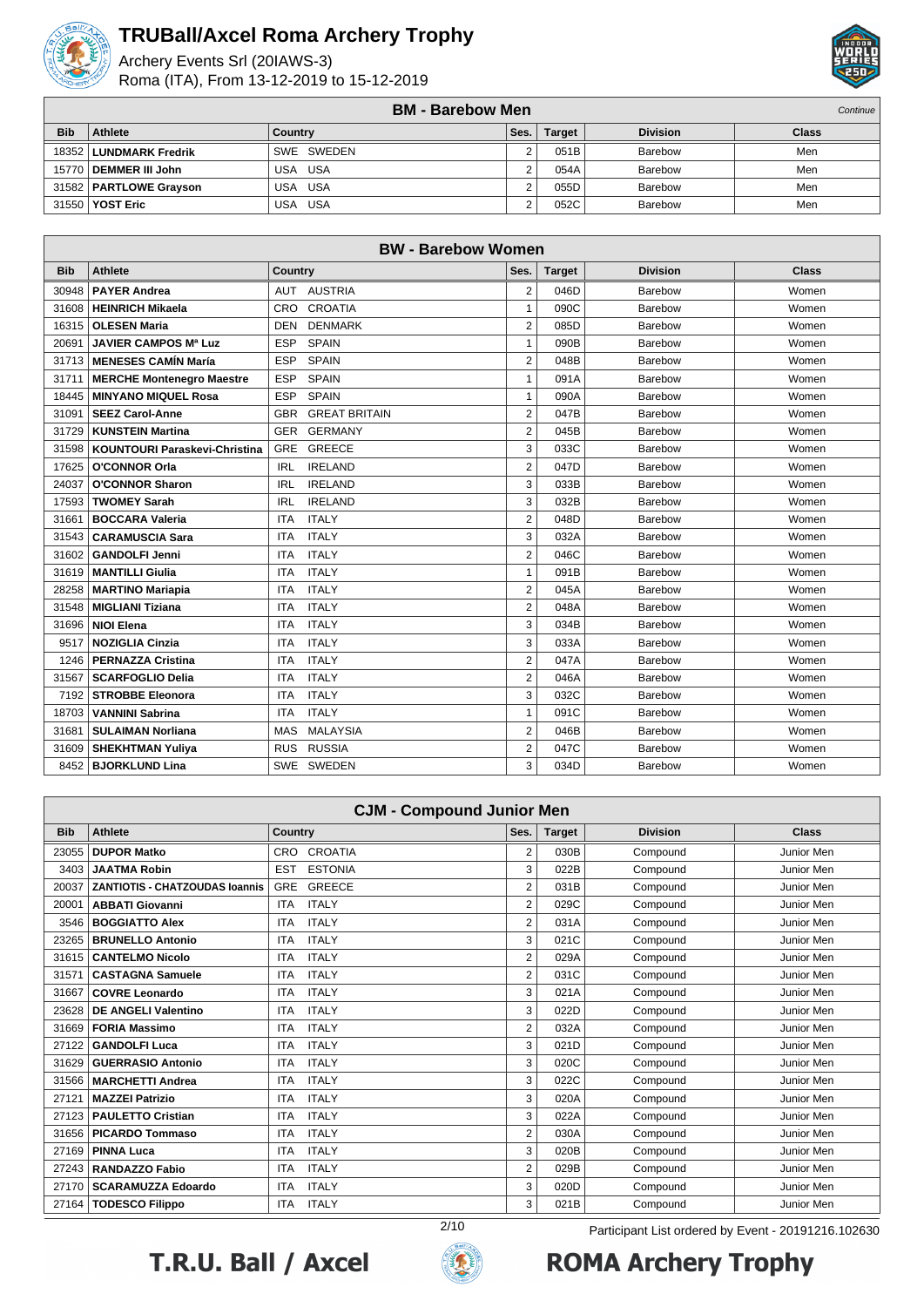

Archery Events Srl (20IAWS-3) Roma (ITA), From 13-12-2019 to 15-12-2019



|            | <b>CJM - Compound Junior Men</b><br>Continue |                            |      |               |                 |              |  |  |  |
|------------|----------------------------------------------|----------------------------|------|---------------|-----------------|--------------|--|--|--|
| <b>Bib</b> | Athlete                                      | Country                    | Ses. | <b>Target</b> | <b>Division</b> | <b>Class</b> |  |  |  |
|            | 31663   VOLI Francesco Matteo                | <b>ITALY</b><br><b>ITA</b> |      | 032C          | Compound        | Junior Men   |  |  |  |
|            | 31079   KUKUSHKIN Ivan                       | RUS RUSSIA                 |      | 029D          | Compound        | Junior Men   |  |  |  |
|            | 31610   ZHULIN Ivan                          | RUS RUSSIA                 |      | 030D          | Compound        | Junior Men   |  |  |  |
|            | 23132 JEVSNIK Tim                            | SLO SLOVENIA               |      | 032B          | Compound        | Junior Men   |  |  |  |

|            | <b>CJW - Compound Junior Women</b> |                               |      |               |                 |              |  |  |  |  |
|------------|------------------------------------|-------------------------------|------|---------------|-----------------|--------------|--|--|--|--|
| <b>Bib</b> | <b>Athlete</b>                     | <b>Country</b>                | Ses. | <b>Target</b> | <b>Division</b> | <b>Class</b> |  |  |  |  |
| 13752 l    | <b>JAATMA Lisell</b>               | <b>ESTONIA</b><br><b>EST</b>  | 2    | 043B          | Compound        | Junior Women |  |  |  |  |
| 17640      | <b>PAAS Meeri-Marita</b>           | <b>ESTONIA</b><br>EST         | 2    | 044B          | Compound        | Junior Women |  |  |  |  |
| 27646      | <b>GABRION Agathe</b>              | FRANCE<br>FRA                 |      | 062B          | Compound        | Junior Women |  |  |  |  |
| 20004      | <b>BAZZICHETTO Elisa</b>           | <b>ITALY</b><br><b>ITA</b>    | 3    | 023D          | Compound        | Junior Women |  |  |  |  |
| 31172      | <b>BOMBARDA Michelle Maria</b>     | ITALY<br><b>ITA</b>           | 3    | 023C          | Compound        | Junior Women |  |  |  |  |
| 27244      | <b>GRILLI Eleonora</b>             | <b>ITALY</b><br><b>ITA</b>    | 2    | 043A          | Compound        | Junior Women |  |  |  |  |
| 31675      | <b>MOCCIA Andrea Nicole</b>        | <b>ITALY</b><br><b>ITA</b>    | 2    | 043C          | Compound        | Junior Women |  |  |  |  |
|            | 31606   PESERINI Martina           | <b>ITALY</b><br><b>ITA</b>    |      | 062A          | Compound        | Junior Women |  |  |  |  |
| 27124 l    | <b>TUZI Marianna</b>               | <b>ITALY</b><br><b>ITA</b>    | 3    | 023A          | Compound        | Junior Women |  |  |  |  |
| 31583      | <b>VACCHETTI Marta</b>             | <b>ITALY</b><br><b>ITA</b>    | 2    | 044C          | Compound        | Junior Women |  |  |  |  |
| 20596      | <b>ALBU Stefana</b>                | <b>ROMANIA</b><br><b>ROU</b>  | 3    | 023B          | Compound        | Junior Women |  |  |  |  |
| 31247      | <b>DEJAK Adriana</b>               | SLOVENIA<br><b>SLO</b>        | 2    | 043D          | Compound        | Junior Women |  |  |  |  |
| 20319      | <b>PAJK Aneja</b>                  | <b>SLOVENIA</b><br><b>SLO</b> | 2    | 044D          | Compound        | Junior Women |  |  |  |  |
|            | 27096   MILLER Faith               | USA USA                       |      | 062C          | Compound        | Junior Women |  |  |  |  |

|            | <b>CM - Compound Men</b>        |                                    |                |               |                 |       |  |  |  |
|------------|---------------------------------|------------------------------------|----------------|---------------|-----------------|-------|--|--|--|
| <b>Bib</b> | <b>Athlete</b>                  | Country                            | Ses.           | <b>Target</b> | <b>Division</b> | Class |  |  |  |
| 22525      | <b>BUNTINX Tim</b>              | <b>BELGIUM</b><br><b>BEL</b>       | 3              | 017D          | Compound        | Men   |  |  |  |
| 8705       | <b>BUDEN Domagoj</b>            | <b>CROATIA</b><br>CRO              | $\overline{2}$ | 020C          | Compound        | Men   |  |  |  |
| 8702       | <b>VAVRO Mario</b>              | CRO<br><b>CROATIA</b>              | $\overline{2}$ | 021C          | Compound        | Men   |  |  |  |
| 2291       | <b>DAMSBO Martin</b>            | <b>DENMARK</b><br><b>DEN</b>       | $\overline{2}$ | 024B          | Compound        | Men   |  |  |  |
| 8251       | <b>HANSEN Stephan</b>           | <b>DENMARK</b><br>DEN              | $\overline{2}$ | 022B          | Compound        | Men   |  |  |  |
| 8698       | <b>KNUDSEN Mads</b>             | <b>DENMARK</b><br><b>DEN</b>       | $\overline{2}$ | 023A          | Compound        | Men   |  |  |  |
| 8142       | <b>LAURSEN Martin</b>           | <b>DENMARK</b><br><b>DEN</b>       | $\overline{2}$ | 014D          | Compound        | Men   |  |  |  |
| 22180      | <b>BERMUDEZ Eduardo</b>         | <b>ESP</b><br><b>SPAIN</b>         | $\overline{2}$ | 019D          | Compound        | Men   |  |  |  |
| 2698       | <b>COBO CAYON Daniel</b>        | <b>SPAIN</b><br><b>ESP</b>         | $\overline{2}$ | 021D          | Compound        | Men   |  |  |  |
| 18568      | <b>GARRIDO Pedro Jose</b>       | <b>ESP</b><br><b>SPAIN</b>         | $\overline{2}$ | 020D          | Compound        | Men   |  |  |  |
| 18894      | PEREZ GONZALEZ Jesus Jacinto    | <b>ESP</b><br><b>SPAIN</b>         | 3              | 017B          | Compound        | Men   |  |  |  |
| 6958       | <b>DELOBELLE Fabien</b>         | <b>FRA</b><br><b>FRANCE</b>        | $\overline{2}$ | 018C          | Compound        | Men   |  |  |  |
| 5682       | <b>DELOCHE Pierre-Julien</b>    | <b>FRANCE</b><br><b>FRA</b>        | $\overline{2}$ | 017C          | Compound        | Men   |  |  |  |
| 5154       | <b>HUMETZ Guillaume</b>         | <b>FRANCE</b><br><b>FRA</b>        | 1              | 058B          | Compound        | Men   |  |  |  |
| 27484      | <b>LOISELET Olivier</b>         | <b>FRANCE</b><br><b>FRA</b>        | $\mathbf{1}$   | 059B          | Compound        | Men   |  |  |  |
| 22598      | <b>METREAU Jean-François</b>    | <b>FRANCE</b><br><b>FRA</b>        | $\overline{2}$ | 012D          | Compound        | Men   |  |  |  |
| 27483      | <b>NEUVEUX Joel</b>             | <b>FRANCE</b><br><b>FRA</b>        | 1              | 060A          | Compound        | Men   |  |  |  |
| 4265       | <b>PEINEAU Sebastien</b>        | <b>FRANCE</b><br><b>FRA</b>        | $\overline{2}$ | 019C          | Compound        | Men   |  |  |  |
| 26678      | <b>REITHLER Jean-François</b>   | <b>FRA</b><br><b>FRANCE</b>        | $\mathbf{1}$   | 057B          | Compound        | Men   |  |  |  |
| 31599      | <b>RIVOALLAN Aymeric</b>        | <b>FRA</b><br><b>FRANCE</b>        | 3              | 019B          | Compound        | Men   |  |  |  |
| 31556      | <b>BECKETT James</b>            | <b>GREAT BRITAIN</b><br><b>GBR</b> | $\overline{2}$ | 024C          | Compound        | Men   |  |  |  |
| 9091       | <b>KOSTOPOULOS Athanasios</b>   | <b>GRE</b><br><b>GREECE</b>        | 3              | 014D          | Compound        | Men   |  |  |  |
| 15618      | <b>KROAZIE Kyriakos</b>         | <b>GRE</b><br><b>GREECE</b>        | 3              | 013D          | Compound        | Men   |  |  |  |
| 12666      | <b>OROSZ Viktor</b>             | <b>HUNGARY</b><br><b>HUN</b>       | 3              | 016B          | Compound        | Men   |  |  |  |
| 24038      | <b>O'CONNOR Alan</b>            | <b>IRELAND</b><br><b>IRL</b>       | 3              | 015B          | Compound        | Men   |  |  |  |
| 12028      | <b>ROGERS MACRUAIDHRI Eamon</b> | <b>IRELAND</b><br><b>IRL</b>       | $\overline{2}$ | 026C          | Compound        | Men   |  |  |  |
| 12018      | <b>AL DAGHMAN Eshaag</b>        | <b>IRQ</b><br><b>IRAQ</b>          | 1              | 060B          | Compound        | Men   |  |  |  |
| 31624      | <b>ALESSI Antonio</b>           | <b>ITALY</b><br><b>ITA</b>         | 3              | 014B          | Compound        | Men   |  |  |  |
| 3791       | <b>BECCARI Franco</b>           | <b>ITALY</b><br><b>ITA</b>         | 3              | 012A          | Compound        | Men   |  |  |  |
| 22181      | <b>BERNARDINI Carlo</b>         | <b>ITALY</b><br><b>ITA</b>         | 3              | 012C          | Compound        | Men   |  |  |  |
| 27231      | <b>BONCORI Alessandro</b>       | <b>ITALY</b><br><b>ITA</b>         | 3              | 011A          | Compound        | Men   |  |  |  |
| 27094      | <b>BORRUSO Arcangelo</b>        | <b>ITALY</b><br><b>ITA</b>         | 3              | 009A          | Compound        | Men   |  |  |  |
| 31723      | <b>BOSCHETTI Riccardo</b>       | <b>ITALY</b><br><b>ITA</b>         | $\overline{2}$ | 021B          | Compound        | Men   |  |  |  |
| 27416      | <b>BRUNO Marco</b>              | <b>ITALY</b><br><b>ITA</b>         | 3              | 014C          | Compound        | Men   |  |  |  |
| 31730      | <b>BUSSOTTI Alessandro</b>      | <b>ITA</b><br><b>ITALY</b>         | $\overline{2}$ | 020A          | Compound        | Men   |  |  |  |





# 3/10 Participant List ordered by Event - 20191216.102630**ROMA Archery Trophy**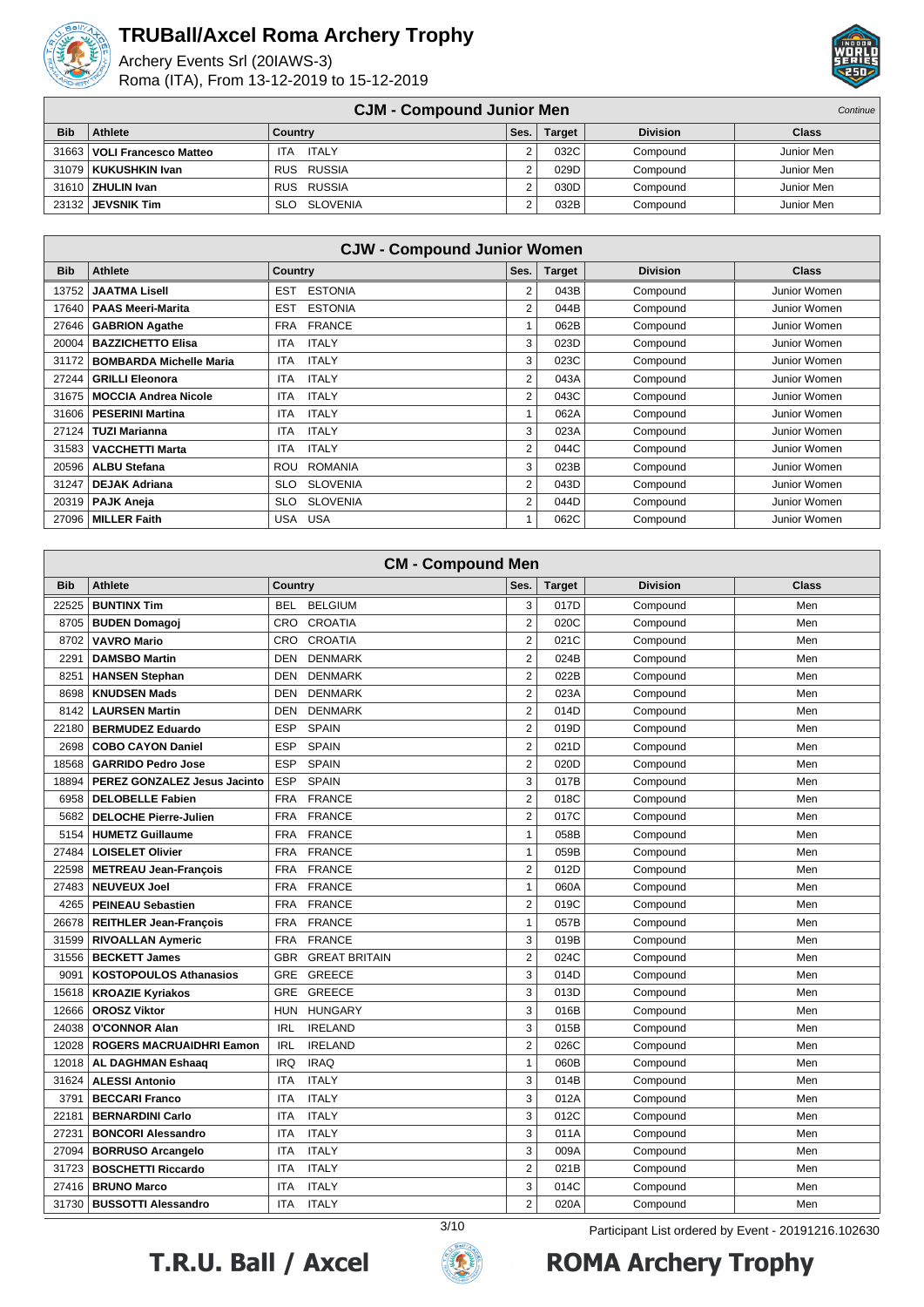

Archery Events Srl (20IAWS-3) Roma (ITA), From 13-12-2019 to 15-12-2019



|               | <b>CM - Compound Men</b><br>Continue             |                |                              |                                  |               |                      |              |  |  |
|---------------|--------------------------------------------------|----------------|------------------------------|----------------------------------|---------------|----------------------|--------------|--|--|
| <b>Bib</b>    | <b>Athlete</b>                                   | <b>Country</b> |                              | Ses.                             | <b>Target</b> | <b>Division</b>      | <b>Class</b> |  |  |
| 31600         | <b>CAMBIOTTI Andrea</b>                          | <b>ITA</b>     | <b>ITALY</b>                 | $\overline{c}$                   | 015B          | Compound             | Men          |  |  |
| 12908         | <b>CANCELLI Giampaolo</b>                        | <b>ITA</b>     | <b>ITALY</b>                 | $\overline{2}$                   | 025A          | Compound             | Men          |  |  |
| 12396         | <b>CAPPELLOTTO Enrico</b>                        | ITA            | <b>ITALY</b>                 | $\overline{2}$                   | 028A          | Compound             | Men          |  |  |
| 31590         | <b>CAROSATI Roberto</b>                          | ITA            | <b>ITALY</b>                 | $\overline{c}$                   | 017B          | Compound             | Men          |  |  |
| 11949         | <b>CASTOLDI Lorenzo</b>                          | <b>ITA</b>     | <b>ITALY</b>                 | $\overline{2}$                   | 014A          | Compound             | Men          |  |  |
| 31702         | <b>COSTA Giancarlo</b>                           | <b>ITA</b>     | <b>ITALY</b>                 | 3                                | 011B          | Compound             | Men          |  |  |
| 1309          | D'ALESSANDRO Andrea                              | ITA            | <b>ITALY</b>                 | $\overline{2}$                   | 016B          | Compound             | Men          |  |  |
| 27086         | <b>D'AMICO Roberto</b>                           | ITA            | <b>ITALY</b>                 | 3                                | 010C          | Compound             | Men          |  |  |
| 31673         | <b>D'AURIA Gerardo</b>                           | <b>ITA</b>     | <b>ITALY</b>                 | $\overline{2}$                   | 013B          | Compound             | Men          |  |  |
| 31728         | <b>DALSASS Daniele</b>                           | <b>ITA</b>     | <b>ITALY</b>                 | $\mathbf{1}$                     | 057A          | Compound             | Men          |  |  |
| 23267         | DE VENUTO Paolo                                  | <b>ITA</b>     | <b>ITALY</b>                 | 3                                | 019C          | Compound             | Men          |  |  |
| 15083         | <b>DELLA STUA Valerio</b>                        | <b>ITA</b>     | <b>ITALY</b>                 | $\overline{c}$                   | 015A          | Compound             | Men          |  |  |
| 27129         | DI LAZZARO Valerio                               | ITA            | <b>ITALY</b>                 | $\mathbf 2$                      | 012B          | Compound             | Men          |  |  |
| 1398          | <b>DI MICHELE Luigi</b>                          | ITA            | <b>ITALY</b>                 | 3                                | 018A          | Compound             | Men          |  |  |
| 27203         | <b>DI NATALE Fabio</b>                           | <b>ITA</b>     | <b>ITALY</b>                 | $\overline{2}$                   | 011B          | Compound             | Men          |  |  |
| 27209         | <b>DI PATRIZI Daniele</b>                        | ITA            | <b>ITALY</b>                 | 3                                | 016C          | Compound             | Men          |  |  |
| 27254         | <b>FAENZI Francesco</b>                          | ITA            | <b>ITALY</b>                 | $\overline{2}$                   | 018B          | Compound             | Men          |  |  |
| 31642         | <b>FILIPPELLI Francesco</b>                      | <b>ITA</b>     | <b>ITALY</b>                 | $\mathbf{1}$                     | 058C          | Compound             | Men          |  |  |
| 28186         | <b>GIACOMINI Riccardo</b>                        | <b>ITA</b>     | <b>ITALY</b>                 | $\overline{2}$                   | 024A          | Compound             | Men          |  |  |
| 27218         | <b>GUIDI Giampaolo</b>                           | <b>ITA</b>     | <b>ITALY</b>                 | $\overline{c}$                   | 018A          | Compound             | Men          |  |  |
| 27183         | <b>IACONA Roberto</b>                            | <b>ITA</b>     | <b>ITALY</b>                 | 3                                | 013B          | Compound             | Men          |  |  |
| 11897         | <b>IBBA Fabio</b>                                | ITA            | <b>ITALY</b>                 | 3                                | 016A          | Compound             | Men          |  |  |
| 27128         | <b>LAVEZZARO Luca</b>                            | ITA            | <b>ITALY</b>                 | $\mathbf{1}$                     | 059A          | Compound             | Men          |  |  |
| 6965          | <b>LEOTTA Andrea</b>                             | ITA            | <b>ITALY</b>                 | $\mathbf{1}$                     | 059C          | Compound             | Men          |  |  |
| 31565         | <b>MARCHETTI Marco</b>                           | ITA            | <b>ITALY</b>                 | 3                                | 017C          | Compound             | Men          |  |  |
| 31659         | <b>MARINI Alessio</b>                            | ITA            | <b>ITALY</b>                 | 3                                | 015C          | Compound             | Men          |  |  |
| 31622         | <b>MARIOTTINI Matteo</b>                         | <b>ITA</b>     | <b>ITALY</b>                 | $\mathbf{1}$                     | 057C          | Compound             | Men          |  |  |
| 31551         | <b>MATTA Michele</b>                             | <b>ITA</b>     | <b>ITALY</b>                 | 3                                | 012B          | Compound             | Men          |  |  |
| 31699         | <b>MATTEUCCI Maurizio</b>                        | <b>ITA</b>     | <b>ITALY</b>                 | 3                                | 017A          | Compound             | Men          |  |  |
| 31671         | <b>MEINI Luca</b>                                | <b>ITA</b>     | <b>ITALY</b>                 | 3                                | 010A          | Compound             | Men          |  |  |
| 16296         | <b>MIOR Viviano</b>                              | <b>ITA</b>     | <b>ITALY</b>                 | 3                                | 015A          | Compound             | Men          |  |  |
| 27217         | <b>MOTTA Alessandro</b>                          | <b>ITA</b>     | <b>ITALY</b>                 | $\overline{2}$                   | 016A          | Compound             | Men          |  |  |
| 31574         | <b>MURGIA Matteo</b>                             | ITA            | <b>ITALY</b>                 | 3                                | 018C          | Compound             | Men          |  |  |
| 31690         | <b>MUSELLI Cesare</b>                            | ITA            | <b>ITALY</b>                 | $\overline{2}$                   | 014B          | Compound             | Men          |  |  |
| 31534         | <b>MUZZIOLI Andrea</b>                           | ITA            | <b>ITALY</b>                 | $\overline{2}$                   | 027A          | Compound             | Men          |  |  |
| 4226          | <b>PAGNI Sergio</b>                              | ITA            | <b>ITALY</b>                 | $\mathbf{1}$                     | 058A          | Compound             | Men          |  |  |
| 13881         | <b>PAGNONI Federico</b>                          | <b>ITA</b>     | <b>ITALY</b>                 | 3                                | 019A          | Compound             | Men          |  |  |
| 31634         | <b>PALONI Maurizio</b>                           | ITA            | ITALY                        | 2                                | 012A          | Compound             | Men          |  |  |
| 31655         | <b>PANICO Gennaro</b>                            | ITA            | <b>ITALY</b>                 | $\overline{c}$                   | 022A          | Compound             | Men          |  |  |
| 7346          | <b>POLIDORI Jacopo</b>                           | ITA            | <b>ITALY</b>                 | 3                                | 014A          | Compound             | Men          |  |  |
| 7072          | <b>POMPEO Antonio</b>                            | ITA            | <b>ITALY</b>                 | $\overline{c}$                   | 023B          | Compound             | Men          |  |  |
| 27682         | <b>PONCHIARDI Andrea</b>                         | ITA            | <b>ITALY</b>                 | $\overline{2}$                   | 026A          | Compound             | Men          |  |  |
| 27407         | <b>RAFFOLINI Daniele</b>                         | ITA            | <b>ITALY</b>                 | 3                                | 013A          | Compound             | Men          |  |  |
| 28159         | <b>RONCHI Alessandro</b>                         | ITA            | <b>ITALY</b>                 | $\overline{2}$                   | 019A          | Compound             | Men          |  |  |
| 12309         | <b>SARTORELLO Manuel</b>                         | ITA            | <b>ITALY</b>                 | 3                                | 011C          | Compound             | Men          |  |  |
| 7079          | <b>SEIMANDI Giuseppe</b>                         | ITA            | <b>ITALY</b>                 | $\overline{c}$                   | 021A          | Compound             | Men          |  |  |
| 28207         | <b>SIGNORINI Maurizio</b>                        | ITA            | <b>ITALY</b>                 | $\overline{c}$                   | 020B          | Compound             | Men          |  |  |
| 10274         | <b>SIMONELLI Alberto</b>                         | ITA            | <b>ITALY</b>                 | $\overline{2}$                   | 011A          | Compound             | Men          |  |  |
| 31660         | <b>SOLETTI Trieste</b>                           | ITA            | <b>ITALY</b>                 | $\overline{c}$                   | 017A          | Compound             | Men          |  |  |
| 13085         | <b>SUT Jesse</b>                                 | ITA            | <b>ITALY</b>                 | $\overline{c}$                   | 013D          | Compound             | Men          |  |  |
| 28163         | <b>VAIA Franco</b>                               | ITA            | <b>ITALY</b>                 | $\overline{2}$                   | 013A          | Compound             | Men          |  |  |
| 27233         | <b>VALENTE Luca</b>                              | ITA            | <b>ITALY</b>                 | $\overline{c}$                   | 019B          | Compound             | Men          |  |  |
| 31705         | <b>VOLI Antonio</b>                              | ITA            | <b>ITALY</b>                 | 3                                | 010B          | Compound             | Men          |  |  |
| 1914          | <b>ELZINGA Peter</b>                             | NED            | NETHERLANDS                  | $\overline{c}$                   | 016D          | Compound             | Men          |  |  |
| 22464         | <b>PATER Sil</b>                                 | NED            | NETHERLANDS                  | $\overline{c}$                   | 017D          | Compound             | Men          |  |  |
| 6998          | <b>SCHLOESSER Mike</b><br><b>FAUGSTAD Anders</b> | NED            | NETHERLANDS<br><b>NORWAY</b> | $\overline{c}$<br>$\overline{2}$ | 018D<br>026D  | Compound<br>Compound | Men<br>Men   |  |  |
| 2634<br>26720 | <b>MENDES COSTA Bruno Americo</b>                | NOR<br>POR     | PORTUGAL                     | $\overline{c}$                   | 024D          | Compound             | Men          |  |  |
| 19349         |                                                  | <b>RUS</b>     | <b>RUSSIA</b>                | $\overline{c}$                   | 027B          | Compound             | Men          |  |  |
| 13090         | <b>BASHKIREV Alexey</b><br><b>BULAEV Anton</b>   |                | RUS RUSSIA                   | $\mathbf{2}$                     | 011D          | Compound             | Men          |  |  |
| 27023         | <b>DEMAKOV lurii</b>                             |                | RUS RUSSIA                   | $\overline{c}$                   | 015D          | Compound             | Men          |  |  |
|               |                                                  |                |                              |                                  |               |                      |              |  |  |





4/10 Participant List ordered by Event - 20191216.102630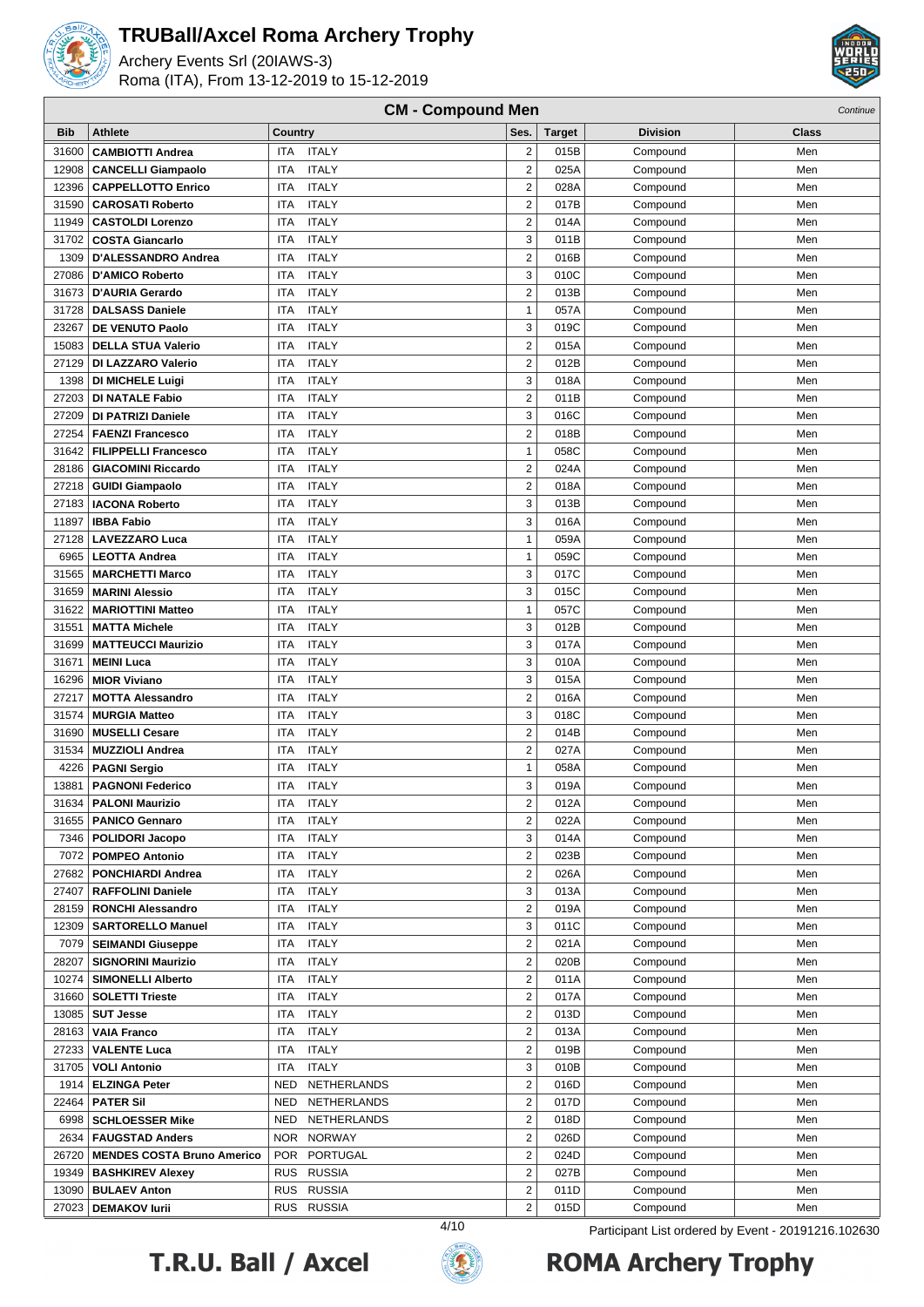

Archery Events Srl (20IAWS-3) Roma (ITA), From 13-12-2019 to 15-12-2019



#### **CM - Compound Men** Continue

| <b>Bib</b> | <b>Athlete</b>             | Country                     | Ses. | <b>Target</b> | <b>Division</b> | <b>Class</b> |  |  |  |  |
|------------|----------------------------|-----------------------------|------|---------------|-----------------|--------------|--|--|--|--|
| 18139      | <b>KRYLOV Pavel</b>        | RUS RUSSIA                  | 2    | 028C          | Compound        | Men          |  |  |  |  |
|            | 31612   MALTSEV Artyom     | RUS RUSSIA                  | 2    | 028B          | Compound        | Men          |  |  |  |  |
| 11908      | <b>MODIC Stas</b>          | <b>SLOVENIA</b><br>SLO      | 2    | 025C          | Compound        | Men          |  |  |  |  |
| 14831      | <b>LORETAN Maël Fabien</b> | SWITZERLAND<br>SUI          | 2    | 025B          | Compound        | Men          |  |  |  |  |
| 19779      | <b>BOSANSKY Jozef</b>      | SVK SLOVAKIA                | 2    | 027C          | Compound        | Men          |  |  |  |  |
| 12695      | <b>BORGSTROM Hampus</b>    | SWE SWEDEN                  | 3    | 018B          | Compound        | Men          |  |  |  |  |
| 7437       | <b>ELMAAGACLI Demir</b>    | <b>TURKEY</b><br><b>TUR</b> | 2    | 022D          | Compound        | Men          |  |  |  |  |
| 27343      | <b>ORUC Furkan</b>         | <b>TURKEY</b><br><b>TUR</b> | 2    | 023D          | Compound        | Men          |  |  |  |  |
| 6630       | YAREMENKO Oleksandr        | <b>UKRAINE</b><br>UKR       | 2    | 025D          | Compound        | Men          |  |  |  |  |
| 22742      | <b>BRUNETTA Allen</b>      | USA USA                     | 3    | 012D          | Compound        | Men          |  |  |  |  |
| 563        | <b>COUSINS Dave</b>        | USA USA                     | 2    | 012C          | Compound        | Men          |  |  |  |  |
| 3048       | <b>GELLENTHIEN Braden</b>  | USA USA                     | 2    | 013C          | Compound        | Men          |  |  |  |  |
| 28591      | <b>REGA Brad</b>           | USA USA                     | 3    | 009D          | Compound        | Men          |  |  |  |  |
| 14446      | <b>REYES Brandon</b>       | USA<br><b>USA</b>           | 2    | 015C          | Compound        | Men          |  |  |  |  |
| 7571       | <b>SCHAFF Kris</b>         | USA<br><b>USA</b>           | 2    | 014C          | Compound        | Men          |  |  |  |  |
| 1350       | <b>WILDE Logan</b>         | USA USA                     | 3    | 011D          | Compound        | Men          |  |  |  |  |
| 1391       | <b>WILDE Reo</b>           | USA USA                     | 3    | 010D          | Compound        | Men          |  |  |  |  |

|            | <b>CW - Compound Women</b>         |                                    |                |               |                 |              |  |  |  |
|------------|------------------------------------|------------------------------------|----------------|---------------|-----------------|--------------|--|--|--|
| <b>Bib</b> | <b>Athlete</b>                     | Country                            | Ses.           | <b>Target</b> | <b>Division</b> | <b>Class</b> |  |  |  |
| 6646       | <b>PRIEELS Sarah</b>               | <b>BEL</b><br><b>BELGIUM</b>       | $\overline{2}$ | 034B          | Compound        | Women        |  |  |  |
| 16050      | <b>GOGEL Jane Karla</b>            | <b>BRA</b><br><b>BRAZIL</b>        | $\sqrt{2}$     | 033B          | Compound        | Women        |  |  |  |
| 19479      | <b>MCGLADDERY Erin</b>             | CAN<br>CANADA                      | $\overline{2}$ | 036D          | Compound        | Women        |  |  |  |
| 17411      | <b>MLINARIC Amanda</b>             | CRO<br><b>CROATIA</b>              | $\overline{2}$ | 036B          | Compound        | Women        |  |  |  |
| 3392       | <b>DAMSBO Erika</b>                | <b>DEN</b><br><b>DENMARK</b>       | $\overline{2}$ | 033C          | Compound        | Women        |  |  |  |
| 11518      | <b>JENSEN Tanja</b>                | <b>DEN</b><br><b>DENMARK</b>       | $\overline{2}$ | 037D          | Compound        | Women        |  |  |  |
| 18892      | <b>BERMUDEZ Rebeca</b>             | <b>ESP</b><br><b>SPAIN</b>         | $\overline{c}$ | 040C          | Compound        | Women        |  |  |  |
| 13116      | <b>GOMEZ Maria</b>                 | <b>ESP</b><br><b>SPAIN</b>         | $\overline{2}$ | 039C          | Compound        | Women        |  |  |  |
| 13856      | <b>MARCOS Andrea</b>               | <b>ESP</b><br><b>SPAIN</b>         | $\overline{2}$ | 041C          | Compound        | Women        |  |  |  |
| 16980      | <b>HOIM Emily</b>                  | <b>EST</b><br><b>ESTONIA</b>       | $\overline{2}$ | 035B          | Compound        | Women        |  |  |  |
| 10793      | <b>HERVE Sandra</b>                | <b>FRA</b><br><b>FRANCE</b>        | $\overline{2}$ | 037B          | Compound        | Women        |  |  |  |
| 10803      | <b>SALDANHA Chantal</b>            | <b>FRA</b><br><b>FRANCE</b>        | $\mathbf{1}$   | 063C          | Compound        | Women        |  |  |  |
| 17853      | <b>NILSSON Jessica</b>             | <b>GBR</b><br><b>GREAT BRITAIN</b> | $\overline{2}$ | 039D          | Compound        | Women        |  |  |  |
| 3194       | <b>SARGEANT Bayley</b>             | <b>GBR</b><br><b>GREAT BRITAIN</b> | $\overline{2}$ | 035C          | Compound        | Women        |  |  |  |
| 31553      | <b>BATHE Christina</b>             | <b>IRL</b><br><b>IRELAND</b>       | $\overline{2}$ | 042B          | Compound        | Women        |  |  |  |
| 12570      | <b>ROGERS MHICRUAIDHRI Deirdre</b> | <b>IRL</b><br><b>IRELAND</b>       | $\overline{2}$ | 041B          | Compound        | Women        |  |  |  |
| 12014      | <b>ALMASHHADANI Fatimah</b>        | <b>IRQ</b><br><b>IRAQ</b>          | $\mathbf{1}$   | 064C          | Compound        | Women        |  |  |  |
| 5797       | <b>ANASTASIO Anastasia</b>         | <b>ITALY</b><br><b>ITA</b>         | $\overline{2}$ | 033A          | Compound        | Women        |  |  |  |
| 22576      | <b>BALDO Elisa</b>                 | <b>ITALY</b><br><b>ITA</b>         | 3              | 024C          | Compound        | Women        |  |  |  |
| 27146      | <b>CHIARA Romboli</b>              | <b>ITA</b><br><b>ITALY</b>         | $\overline{2}$ | 038D          | Compound        | Women        |  |  |  |
| 31559      | <b>CROCIONI Tiziana</b>            | <b>ITALY</b><br><b>ITA</b>         | $\overline{2}$ | 038A          | Compound        | Women        |  |  |  |
| 8493       | <b>FINESSI Monica</b>              | <b>ITA</b><br><b>ITALY</b>         | 3              | 025C          | Compound        | Women        |  |  |  |
| 433        | <b>FRANCHINI Irene</b>             | <b>ITALY</b><br><b>ITA</b>         | $\overline{2}$ | 042A          | Compound        | Women        |  |  |  |
| 27219      | <b>KSIAZEK Teresa Irena</b>        | <b>ITALY</b><br><b>ITA</b>         | $\overline{2}$ | 041A          | Compound        | Women        |  |  |  |
| 31658      | <b>LONGO Maria Michela</b>         | <b>ITALY</b><br><b>ITA</b>         | 3              | 026A          | Compound        | Women        |  |  |  |
| 11948      | <b>MENEGOLI Elena</b>              | <b>ITA</b><br><b>ITALY</b>         | $\overline{2}$ | 040A          | Compound        | Women        |  |  |  |
| 31641      | <b>PIRAS Elisabetta</b>            | <b>ITALY</b><br><b>ITA</b>         | 3              | 025A          | Compound        | Women        |  |  |  |
| 27251      | <b>PIZZUTI Francesca</b>           | <b>ITA</b><br><b>ITALY</b>         | $\overline{2}$ | 034A          | Compound        | Women        |  |  |  |
| 13488      | <b>RET Sara</b>                    | <b>ITALY</b><br><b>ITA</b>         | 3              | 026C          | Compound        | Women        |  |  |  |
| 3542       | <b>RONER Elisa</b>                 | <b>ITA</b><br><b>ITALY</b>         | $\mathbf{1}$   | 063D          | Compound        | Women        |  |  |  |
| 2681       | <b>SPANU Ilaria</b>                | <b>ITA</b><br><b>ITALY</b>         | 3              | 024A          | Compound        | Women        |  |  |  |
| 31722      | <b>TEMPERINI Tiziana</b>           | <b>ITALY</b><br><b>ITA</b>         | 3              | 025D          | Compound        | Women        |  |  |  |
| 11092      | <b>TONIOLI Marcella</b>            | <b>ITALY</b><br><b>ITA</b>         | $\overline{2}$ | 035A          | Compound        | Women        |  |  |  |
| 20330      | <b>VIRGILIO Maria Andrea</b>       | <b>ITALY</b><br><b>ITA</b>         | $\overline{2}$ | 036A          | Compound        | Women        |  |  |  |
| 31694      | <b>CHO Su A</b>                    | <b>KOREA</b><br><b>KOR</b>         | 3              | 024D          | Compound        | Women        |  |  |  |
| 15487      | <b>KIM Yunhee</b>                  | <b>KOREA</b><br><b>KOR</b>         | 3              | 024B          | Compound        | Women        |  |  |  |
| 20113      | <b>SO Chaewon</b>                  | <b>KOREA</b><br><b>KOR</b>         | 3              | 025B          | Compound        | Women        |  |  |  |
| 17349      | <b>SONG Yun Soo</b>                | <b>KOR</b><br><b>KOREA</b>         | 3              | 026B          | Compound        | Women        |  |  |  |
| 7376       | <b>DIAKOVA Viktorija</b>           | LUXEMBOURG<br><b>LUX</b>           | $\overline{2}$ | 034C          | Compound        | Women        |  |  |  |
| 4023       | <b>DE LAAT Sanne</b>               | <b>NED</b><br><b>NETHERLANDS</b>   | $\overline{2}$ | 039B          | Compound        | Women        |  |  |  |





# 5/10 Participant List ordered by Event - 20191216.102630**ROMA Archery Trophy**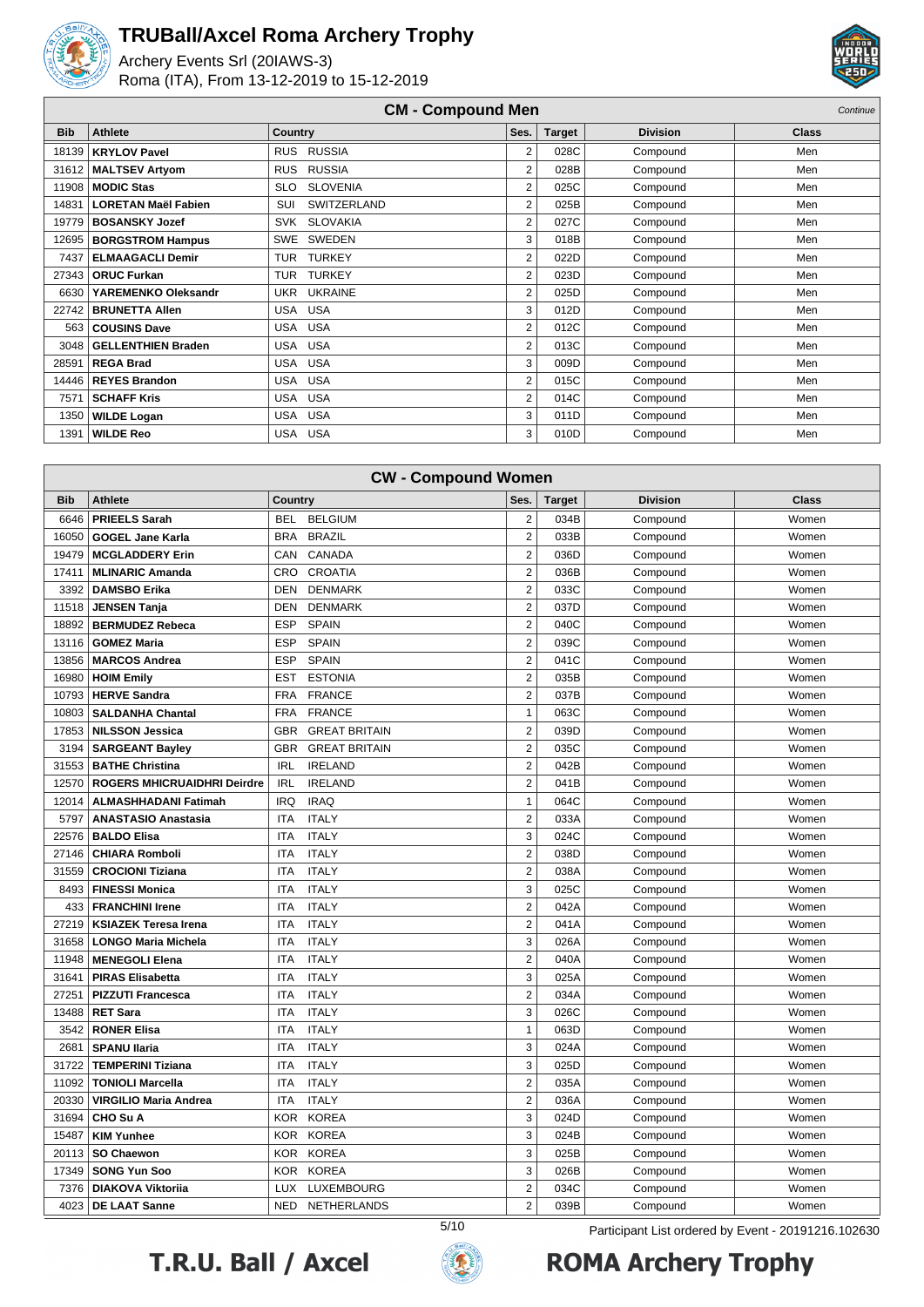

Archery Events Srl (20IAWS-3) Roma (ITA), From 13-12-2019 to 15-12-2019



#### **CW - Compound Women** Continues and Continues Continues and Continues Continues and Continues Continues Continues

| <b>Bib</b> | Athlete                    | Country                    | Ses. | <b>Target</b> | <b>Division</b> | <b>Class</b> |  |  |  |  |
|------------|----------------------------|----------------------------|------|---------------|-----------------|--------------|--|--|--|--|
| 12972      | <b>ELZINGA Vanessa</b>     | <b>NETHERLANDS</b><br>NED. | 2    | 039A          | Compound        | Women        |  |  |  |  |
| 6999       | <b>VERMEULEN Jody</b>      | <b>NETHERLANDS</b><br>NED. | 2    | 040B          | Compound        | Women        |  |  |  |  |
| 8321       | <b>AVDEEVA Natalia</b>     | RUS RUSSIA                 |      | 063A          | Compound        | Women        |  |  |  |  |
| 6876       | <b>BALZHANOVA Viktoria</b> | RUS RUSSIA                 | 2    | 042C          | Compound        | Women        |  |  |  |  |
| 13091      | <b>MIKHALCHUK Elena</b>    | RUS RUSSIA                 |      | 064A          | Compound        | Women        |  |  |  |  |
| 13577      | <b>SAVENKOVA Alexandra</b> | RUS RUSSIA                 | 2    | 038C          | Compound        | Women        |  |  |  |  |
| 7117 l     | <b>ELLISON Toja</b>        | SLO SLOVENIA               |      | 063B          | Compound        | Women        |  |  |  |  |
| 8879       | <b>DE GIULI Clementine</b> | SWITZERLAND<br>SUI         | 2    | 035D          | Compound        | Women        |  |  |  |  |
| 7704 l     | <b>SHKLIAR Ksenija</b>     | <b>UKRAINE</b><br>UKR      | 2    | 037C          | Compound        | Women        |  |  |  |  |
| 26762      | YAREMENKO Nadija           | UKR UKRAINE                | 2    | 041D          | Compound        | Women        |  |  |  |  |
| 10839      | <b>HESS D Arce</b>         | USA USA                    |      | 064B          | Compound        | Women        |  |  |  |  |
| 7178 l     | <b>PEARCE Paige</b>        | USA USA                    | 2    | 042D          | Compound        | Women        |  |  |  |  |
|            | $20950$ RUIZ Alexis        | USA USA                    | 2    | 040D          | Compound        | Women        |  |  |  |  |

|            | <b>LM - Long Bow Men</b>          |                                |                |               |                 |       |  |  |  |  |
|------------|-----------------------------------|--------------------------------|----------------|---------------|-----------------|-------|--|--|--|--|
| <b>Bib</b> | <b>Athlete</b>                    | Country                        | Ses.           | <b>Target</b> | <b>Division</b> | Class |  |  |  |  |
| 31573      | <b>OLAH Stephen</b>               | <b>AUSTRALIA</b><br><b>AUS</b> | $\mathbf{1}$   | 066D          | Long Bow        | Men   |  |  |  |  |
| 31592      | <b>ANDERSEN Kenneth</b>           | <b>DENMARK</b><br><b>DEN</b>   | $\overline{2}$ | 094D          | Long Bow        | Men   |  |  |  |  |
| 31666      | <b>LOHMANN Paw</b>                | <b>DEN</b><br><b>DENMARK</b>   | $\overline{2}$ | 095D          | Long Bow        | Men   |  |  |  |  |
| 31672      | <b>BUSQUETS CASTAÑER Vicente</b>  | <b>ESP</b><br><b>SPAIN</b>     | $\overline{2}$ | 093C          | Long Bow        | Men   |  |  |  |  |
| 31640      | <b>GUTIERREZ LLERA Jose</b>       | <b>ESP</b><br><b>SPAIN</b>     | $\mathbf{1}$   | 069A          | Long Bow        | Men   |  |  |  |  |
| 31712      | <b>JUAN MANUEL Nieto Lucena</b>   | <b>ESP</b><br><b>SPAIN</b>     | $\overline{2}$ | 092C          | Long Bow        | Men   |  |  |  |  |
| 31731      | <b>MARCUS JOHANNES Dyck</b>       | <b>ESP</b><br><b>SPAIN</b>     | $\overline{2}$ | 094C          | Long Bow        | Men   |  |  |  |  |
| 31668      | <b>GORNET Steve</b>               | <b>FRA</b><br><b>FRANCE</b>    | $\overline{2}$ | 094B          | Long Bow        | Men   |  |  |  |  |
| 31727      | <b>POPOV Marin</b>                | <b>IRL</b><br><b>IRELAND</b>   | 3              | 039D          | Long Bow        | Men   |  |  |  |  |
| 31597      | <b>ANGELETTI Francesco</b>        | <b>ITA</b><br><b>ITALY</b>     | $\mathbf{1}$   | 066B          | Long Bow        | Men   |  |  |  |  |
| 31626      | <b>BALDINI Paolo</b>              | <b>ITA</b><br><b>ITALY</b>     | $\mathbf{1}$   | 069B          | Long Bow        | Men   |  |  |  |  |
| 31670      | <b>BARDUCCI Gianni</b>            | <b>ITALY</b><br><b>ITA</b>     | 3              | 040D          | Long Bow        | Men   |  |  |  |  |
| 31568      | <b>BIANCHI Giuseppe</b>           | <b>ITALY</b><br><b>ITA</b>     | $\overline{2}$ | 095A          | Long Bow        | Men   |  |  |  |  |
| 31718      | <b>COCCHI Umberto</b>             | <b>ITALY</b><br><b>ITA</b>     | $\mathbf{1}$   | 066A          | Long Bow        | Men   |  |  |  |  |
| 31621      | <b>FALCHI Yuri</b>                | <b>ITALY</b><br><b>ITA</b>     | $\overline{2}$ | 094A          | Long Bow        | Men   |  |  |  |  |
| 12889      | <b>FALETTI Giuliano</b>           | <b>ITALY</b><br><b>ITA</b>     | 1              | 068C          | Long Bow        | Men   |  |  |  |  |
| 31577      | <b>MORETTI Alessandro</b>         | <b>ITALY</b><br><b>ITA</b>     | 3              | 041A          | Long Bow        | Men   |  |  |  |  |
| 31649      | <b>NOVELLI Alberto</b>            | <b>ITALY</b><br><b>ITA</b>     | $\mathbf{1}$   | 068B          | Long Bow        | Men   |  |  |  |  |
| 31605      | <b>PESERINI Vincenzo</b>          | <b>ITALY</b><br><b>ITA</b>     | $\mathbf{1}$   | 067A          | Long Bow        | Men   |  |  |  |  |
| 8490       | <b>PITTALUGA Fabio</b>            | <b>ITALY</b><br><b>ITA</b>     | 1              | 068A          | Long Bow        | Men   |  |  |  |  |
| 9519       | <b>PONTREMOLESI Marco</b>         | <b>ITALY</b><br><b>ITA</b>     | $\mathbf{1}$   | 067D          | Long Bow        | Men   |  |  |  |  |
| 31630      | <b>PULISERTI Giuseppe</b>         | <b>ITALY</b><br><b>ITA</b>     | $\mathbf{1}$   | 066C          | Long Bow        | Men   |  |  |  |  |
| 31542      | <b>RINALDI Alessandro</b>         | <b>ITALY</b><br><b>ITA</b>     | $\overline{2}$ | 093A          | Long Bow        | Men   |  |  |  |  |
| 31623      | <b>SCANCELLA Giuliano</b>         | <b>ITALY</b><br><b>ITA</b>     | 1              | 067B          | Long Bow        | Men   |  |  |  |  |
| 31561      | <b>SCARAMUZZA Vincenzo</b>        | <b>ITALY</b><br><b>ITA</b>     | $\mathbf{1}$   | 067C          | Long Bow        | Men   |  |  |  |  |
| 31645      | <b>VENTURI Paolo</b>              | <b>ITALY</b><br><b>ITA</b>     | $\overline{2}$ | 092A          | Long Bow        | Men   |  |  |  |  |
| 31562      | <b>MUHAMMAD AKRAM Amir Syarif</b> | <b>MALAYSIA</b><br>MAS         | $\overline{2}$ | 093D          | Long Bow        | Men   |  |  |  |  |
| 15937      | <b>PAHLM Per Ivar</b>             | <b>NORWAY</b><br><b>NOR</b>    | $\overline{2}$ | 095C          | Long Bow        | Men   |  |  |  |  |
| 11929      | <b>PODDEVALIN Mikhail</b>         | <b>RUSSIA</b><br><b>RUS</b>    | $\overline{2}$ | 093B          | Long Bow        | Men   |  |  |  |  |
| 13873      | <b>TSYBIKZHAPOV Oleg</b>          | <b>RUSSIA</b><br><b>RUS</b>    | $\overline{2}$ | 092B          | Long Bow        | Men   |  |  |  |  |
| 31674      | <b>LUCAS ACOSTA Gustavo</b>       | <b>URU</b><br><b>URUGUAY</b>   | 3              | 041B          | Long Bow        | Men   |  |  |  |  |

| <b>LW - Long Bow Women</b> |                                |                              |      |               |                 |              |  |
|----------------------------|--------------------------------|------------------------------|------|---------------|-----------------|--------------|--|
| <b>Bib</b>                 | Athlete                        | Country                      | Ses. | <b>Target</b> | <b>Division</b> | <b>Class</b> |  |
| 18449                      | <b>HANSEN Stine</b>            | <b>DENMARK</b><br>DEN        | 2    | 091B          | Long Bow        | Women        |  |
| 31682                      | <b>LOHMANN Kitt</b>            | <b>DENMARK</b><br><b>DEN</b> | 2    | 090B          | Long Bow        | Women        |  |
| 8382                       | <b>GARRIDO LAZARO Encarna</b>  | <b>SPAIN</b><br><b>ESP</b>   | 2    | 091A          | Long Bow        | Women        |  |
| 31587                      | LÓPEZ Begoña                   | <b>SPAIN</b><br><b>ESP</b>   | 2    | 090A          | Long Bow        | Women        |  |
| 8499                       | BASSI luana                    | <b>ITALY</b><br><b>ITA</b>   |      | 070B          | Long Bow        | Women        |  |
|                            | 31720 GAZZOLA Serena           | <b>ITALY</b><br><b>ITA</b>   | 2    | 090C          | Long Bow        | Women        |  |
|                            | 31173 GIORGETTI Maria Cristina | <b>ITALY</b><br><b>ITA</b>   | 3    | 042A          | Long Bow        | Women        |  |
| 31604                      | <b>GRISANTI Clelia</b>         | <b>ITALY</b><br><b>ITA</b>   |      | 070C          | Long Bow        | Women        |  |
|                            | 31648   LEVA Cristina          | <b>ITALY</b><br><b>ITA</b>   |      | 070A          | Long Bow        | Women        |  |





6/10 Participant List ordered by Event - 20191216.102630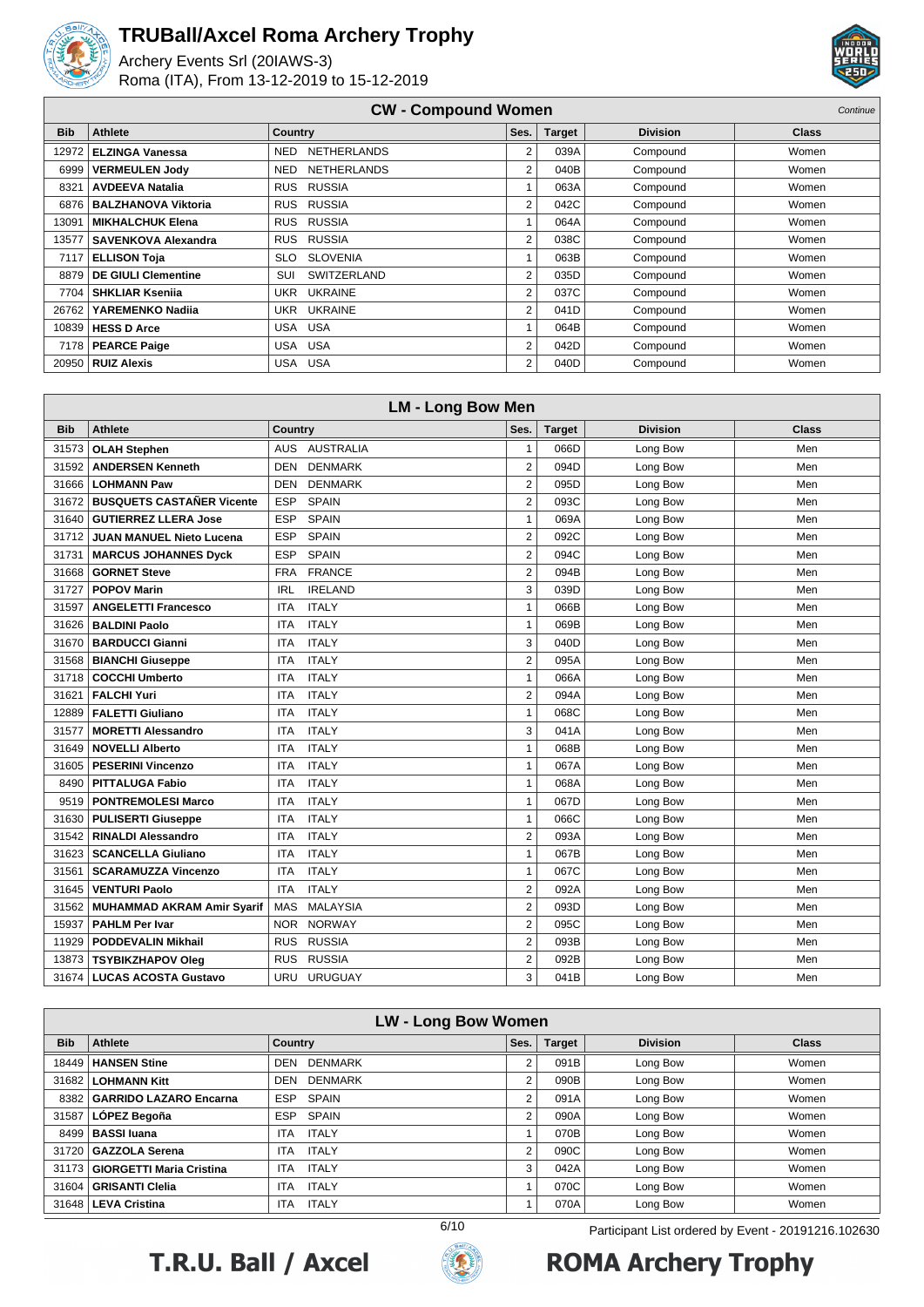

Archery Events Srl (20IAWS-3) Roma (ITA), From 13-12-2019 to 15-12-2019



#### **LW - Long Bow Women**

|            | $\mathbf{L}_{\mathbf{V}}$ $\mathbf{L}_{\mathbf{V}}$ $\mathbf{L}_{\mathbf{V}}$ $\mathbf{L}_{\mathbf{V}}$ $\mathbf{L}_{\mathbf{V}}$ $\mathbf{L}_{\mathbf{V}}$ $\mathbf{L}_{\mathbf{V}}$ $\mathbf{L}_{\mathbf{V}}$<br>----------- |                            |      |               |                 |              |  |
|------------|--------------------------------------------------------------------------------------------------------------------------------------------------------------------------------------------------------------------------------|----------------------------|------|---------------|-----------------|--------------|--|
| <b>Bib</b> | Athlete                                                                                                                                                                                                                        | Country                    | Ses. | <b>Target</b> | <b>Division</b> | <b>Class</b> |  |
|            | 17860   <b>SACCHETTI Paola</b>                                                                                                                                                                                                 | <b>ITALY</b><br><b>ITA</b> |      | 042C          | Long Bow        | Women        |  |
|            | 31586   TOSI Marisa                                                                                                                                                                                                            | ITALY<br><b>ITA</b>        | -    | 091C          | Long Bow        | Women        |  |
|            | 31652   BINTI SULAIMAN Norliana                                                                                                                                                                                                | MAS MALAYSIA               |      | 042B          | Long Bow        | Women        |  |

|            | <b>RJM - Recurve Junior Men</b>   |                               |                  |               |                 |            |  |  |
|------------|-----------------------------------|-------------------------------|------------------|---------------|-----------------|------------|--|--|
| <b>Bib</b> | <b>Athlete</b>                    | Country                       | Ses.             | <b>Target</b> | <b>Division</b> | Class      |  |  |
| 27994      | <b>CARO LOMBANA Santiago</b>      | COL COLOMBIA                  | 3                | 070D          | Recurve         | Junior Men |  |  |
| 27596      | <b>CERNI Lovro</b>                | <b>CROATIA</b><br><b>CRO</b>  | $\overline{c}$   | 080D          | Recurve         | Junior Men |  |  |
| 31591      | <b>GRADIŠ?AK Adam</b>             | CRO<br><b>CROATIA</b>         | $\overline{2}$   | 079D          | Recurve         | Junior Men |  |  |
| 15290      | <b>REMAR Alen</b>                 | <b>CROATIA</b><br>CRO         | $\overline{2}$   | 077B          | Recurve         | Junior Men |  |  |
| 30434      | <b>SULIK Leo</b>                  | <b>CROATIA</b><br>CRO         | $\overline{2}$   | 078C          | Recurve         | Junior Men |  |  |
| 31463      | <b>SELLIN Ewan</b>                | <b>FRA</b><br><b>FRANCE</b>   | $\overline{2}$   | 076B          | Recurve         | Junior Men |  |  |
| 31544      | <b>SIMERAY Tao</b>                | <b>FRANCE</b><br><b>FRA</b>   | $\mathbf{1}$     | 078B          | Recurve         | Junior Men |  |  |
| 27538      | <b>THEMELIS Filippos-Georgios</b> | <b>GREECE</b><br>GRE          | 3                | 072D          | Recurve         | Junior Men |  |  |
| 31545      | <b>AMICI Carlo</b>                | <b>ITALY</b><br>ITA           | 3                | 072C          | Recurve         | Junior Men |  |  |
| 27234      | ARNO Andrea                       | <b>ITALY</b><br>ITA           | $\overline{2}$   | 076C          | Recurve         | Junior Men |  |  |
| 27153      | <b>BALSAMO Matteo</b>             | <b>ITALY</b><br>ITA           | 3                | 073C          | Recurve         | Junior Men |  |  |
| 27108      | <b>BOGETTI Fabio</b>              | <b>ITALY</b><br>ITA           | 3                | 071A          | Recurve         | Junior Men |  |  |
| 31535      | <b>CALDARELLI Lorenzo</b>         | ITA<br><b>ITALY</b>           | $\overline{2}$   | 075C          | Recurve         | Junior Men |  |  |
| 31636      | <b>DE PETRA Lorenzo</b>           | <b>ITALY</b><br><b>ITA</b>    | 3                | 070A          | Recurve         | Junior Men |  |  |
| 31617      | <b>DEZANI Simone</b>              | <b>ITALY</b><br>ITA           | 3                | 074A          | Recurve         | Junior Men |  |  |
| 31554      | <b>DIGNANI Luca</b>               | <b>ITALY</b><br>ITA           | 3                | 072B          | Recurve         | Junior Men |  |  |
| 3547       | <b>FABRIZZI Federico</b>          | <b>ITALY</b><br>ITA           | 3                | 069C          | Recurve         | Junior Men |  |  |
| 31704      | <b>FALCIANI Gioele</b>            | <b>ITALY</b><br>ITA           | $\overline{2}$   | 080C          | Recurve         | Junior Men |  |  |
| 31719      | <b>GIORDANO Lorenzo</b>           | <b>ITALY</b><br><b>ITA</b>    | $\overline{2}$   | 079B          | Recurve         | Junior Men |  |  |
| 27653      | <b>GRAZIOLI Samuele</b>           | <b>ITALY</b><br><b>ITA</b>    | $\overline{2}$   | 079C          | Recurve         | Junior Men |  |  |
| 22816      | <b>GREGORI Francesco</b>          | <b>ITALY</b><br>ITA           | 3                | 071C          | Recurve         | Junior Men |  |  |
| 17413      | <b>GUERRA Simone</b>              | ITA<br><b>ITALY</b>           | 3                | 070C          | Recurve         | Junior Men |  |  |
| 27114      | <b>KOCH Alberto</b>               | <b>ITALY</b><br>ITA           | 3                | 073B          | Recurve         | Junior Men |  |  |
| 27084      | <b>KOCH Leonardo</b>              | <b>ITALY</b><br>ITA           | $\overline{2}$   | 078A          | Recurve         | Junior Men |  |  |
| 31726      | <b>LO PORTO Luca</b>              | <b>ITALY</b><br>ITA           | $\mathbf 2$      | 075A          | Recurve         | Junior Men |  |  |
| 19997      | <b>LOVO Niccolò</b>               | <b>ITALY</b><br>ITA           | 3                | 073A          | Recurve         | Junior Men |  |  |
| 27238      | <b>MAGGIONI Riccardo</b>          | <b>ITALY</b><br>ITA           | $\overline{2}$   | 074A          | Recurve         | Junior Men |  |  |
| 30599      | <b>MANGERINI Alessio</b>          | <b>ITALY</b><br><b>ITA</b>    | $\overline{2}$   | 079A          | Recurve         | Junior Men |  |  |
| 27092      | <b>MARENGO Lorenzo</b>            | <b>ITALY</b><br><b>ITA</b>    | 3                | 074B          | Recurve         | Junior Men |  |  |
| 31627      | <b>MARESCA Carlo</b>              | <b>ITALY</b><br><b>ITA</b>    | $\overline{2}$   | 074C          | Recurve         | Junior Men |  |  |
| 27178      | <b>MATTIA Sordini</b>             | <b>ITALY</b><br>ITA           | $\overline{2}$   | 074D          | Recurve         | Junior Men |  |  |
| 31689      | <b>MONALDI Gabriele</b>           | <b>ITALY</b><br>ITA           | 3                | 069A          | Recurve         | Junior Men |  |  |
| 27154      | <b>MONTANINO Luigi</b>            | <b>ITALY</b><br>ITA           | $\overline{2}$   | 080A          | Recurve         | Junior Men |  |  |
| 27225      | <b>PAOLI Alessandro</b>           | <b>ITALY</b><br>ITA           | $\boldsymbol{2}$ | 077A          | Recurve         | Junior Men |  |  |
| 31555      | <b>RAMPON Emiliano</b>            | <b>ITALY</b><br>ITA           | $\overline{2}$   | 077C          | Recurve         | Junior Men |  |  |
| 31616      | <b>ROCCHI Francesco</b>           | <b>ITALY</b><br>ITA           | 3                | 070B          | Recurve         | Junior Men |  |  |
| 20803      | <b>SANTI Matteo</b>               | <b>ITALY</b><br>ITA           | $\mathbf{1}$     | 078A          | Recurve         | Junior Men |  |  |
|            | 27100   SCUTIGLIANI Luca          | ITALY<br>ITA                  | 3                | 072A          | Recurve         | Junior Men |  |  |
|            | 27187   SPARNACCINI Francesco     | ITA<br><b>ITALY</b>           | 3                | 071B          | Recurve         | Junior Men |  |  |
|            | 31703   VAGLIETTI Alberto         | <b>ITALY</b><br>ITA           | $\overline{2}$   | 080B          | Recurve         | Junior Men |  |  |
|            | 31635   VALENTE Lorenzo           | <b>ITALY</b><br>ITA           | 3                | 069B          | Recurve         | Junior Men |  |  |
|            | 15129   RAVNIKAR Ziga             | <b>SLO</b><br><b>SLOVENIA</b> | $\overline{2}$   | 078B          | Recurve         | Junior Men |  |  |
| 23310      | <b>PREMARATNE Kavin</b>           | SRI<br><b>SRI LANKA</b>       | $\overline{2}$   | 075B          | Recurve         | Junior Men |  |  |
| 22798      | <b>HANULIAK Jan Jakub</b>         | SVK<br><b>SLOVAKIA</b>        | $\overline{2}$   | 074B          | Recurve         | Junior Men |  |  |

| <b>RJW - Recurve Junior Women</b> |                                 |                            |        |               |                 |              |
|-----------------------------------|---------------------------------|----------------------------|--------|---------------|-----------------|--------------|
| <b>Bib</b>                        | Athlete                         | Country                    | Ses.   | <b>Target</b> | <b>Division</b> | <b>Class</b> |
| 31607                             | <b>CAFUK Lara</b>               | CROATIA<br>CRO             |        | 081B          | Recurve         | Junior Women |
| 31662                             | KOROTAJ Katja                   | CROATIA<br>CRO             |        | 082C          | Recurve         | Junior Women |
|                                   | 20423   KOVACIC Tihana          | CROATIA<br>CRO             | $\sim$ | 082B          | Recurve         | Junior Women |
|                                   | 31643   ME?IMUREC Mia           | CRO CROATIA                |        | 084B          | Recurve         | Junior Women |
| 31487                             | <b>CHABROL Gabrielle</b>        | FRA FRANCE                 |        | 081C          | Recurve         | Junior Women |
| 27208                             | <b>ANDREETTA Giulia Claudia</b> | <b>ITALY</b><br><b>ITA</b> | ◠      | 084D          | Recurve         | Junior Women |





7/10 Participant List ordered by Event - 20191216.102630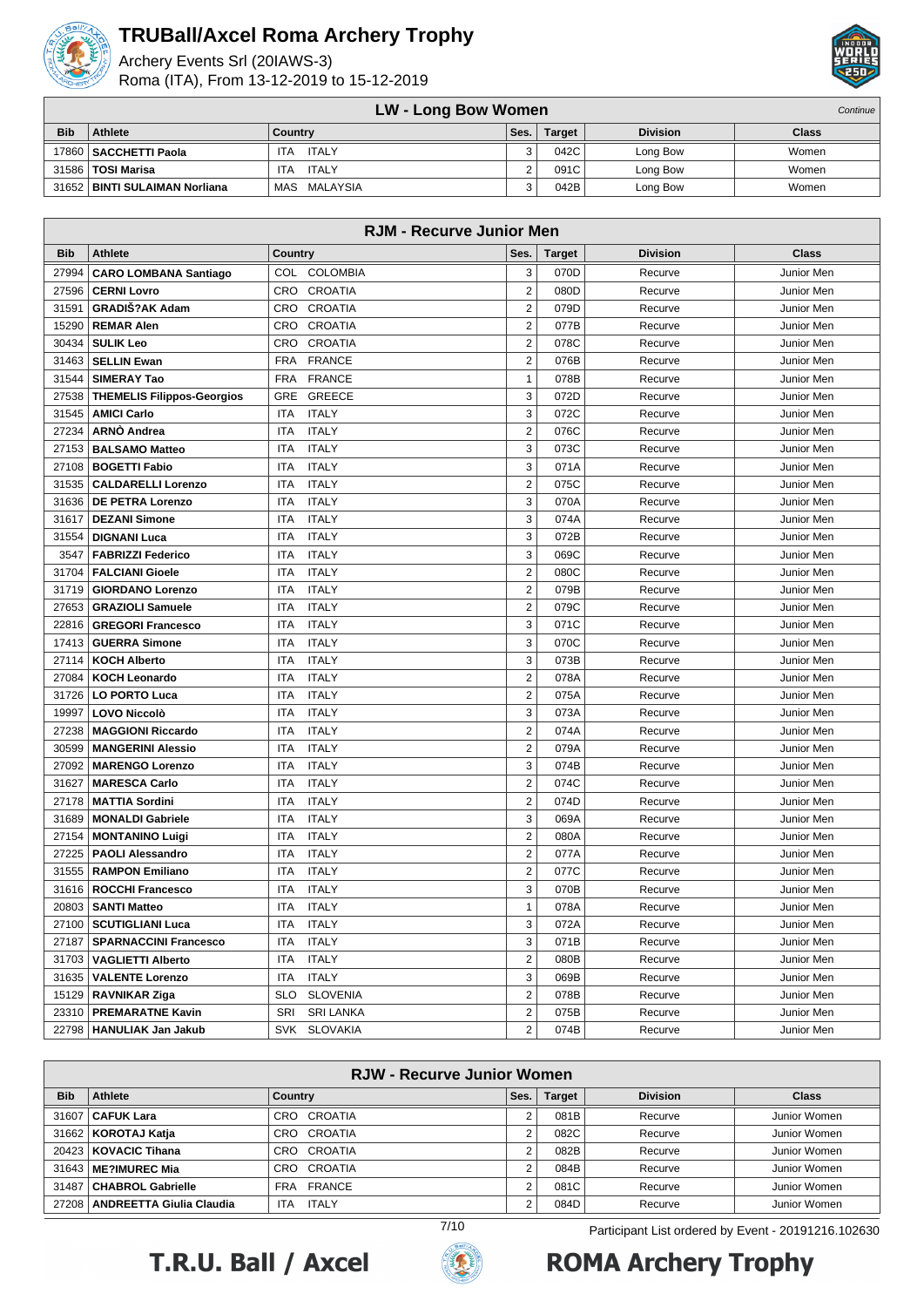

Archery Events Srl (20IAWS-3) Roma (ITA), From 13-12-2019 to 15-12-2019



#### **RJW - Recurve Junior Women** Continue Continue

| <b>Bib</b> | <b>Athlete</b>              | Country                          | Ses.           | <b>Target</b> | <b>Division</b> | Class        |  |
|------------|-----------------------------|----------------------------------|----------------|---------------|-----------------|--------------|--|
| 23626      | <b>BOCCARDI Michela</b>     | <b>ITALY</b><br><b>ITA</b>       | $\overline{2}$ | 084C          | Recurve         | Junior Women |  |
| 27240      | <b>CARDUCCI Giorgia</b>     | <b>ITALY</b><br><b>ITA</b>       | 3              | 076C          | Recurve         | Junior Women |  |
| 3543       | <b>COEREZZA Elisa Ester</b> | <b>ITALY</b><br><b>ITA</b>       |                | 081C          | Recurve         | Junior Women |  |
| 27145      | <b>D'ERRICO Alessia</b>     | <b>ITALY</b><br><b>ITA</b>       | $\overline{1}$ | 081A          | Recurve         | Junior Women |  |
| 27250      | DI SILVESTRO Margherita     | <b>ITALY</b><br><b>ITA</b>       | 1              | 082C          | Recurve         | Junior Women |  |
| 27120      | <b>FOCACCI Elvira</b>       | <b>ITALY</b><br><b>ITA</b>       | 3              | 077A          | Recurve         | Junior Women |  |
| 27247      | <b>GAUDENZI Martina</b>     | <b>ITALY</b><br><b>ITA</b>       | 3              | 077C          | Recurve         | Junior Women |  |
| 27215      | <b>GRIECO Valentina</b>     | <b>ITALY</b><br><b>ITA</b>       | 1              | 082A          | Recurve         | Junior Women |  |
| 3545       | <b>HERVAT Karen</b>         | <b>ITALY</b><br><b>ITA</b>       |                | 083A          | Recurve         | Junior Women |  |
| 27202      | <b>MACOCCO Alessia</b>      | <b>ITALY</b><br><b>ITA</b>       | $\overline{2}$ | 083A          | Recurve         | Junior Women |  |
| 20002      | <b>ROLANDO Aiko</b>         | <b>ITALY</b><br><b>ITA</b>       | 3              | 076A          | Recurve         | Junior Women |  |
| 31618      | <b>ROSATI Ludovica</b>      | <b>ITALY</b><br><b>ITA</b>       | $\overline{2}$ | 082A          | Recurve         | Junior Women |  |
| 27760      | <b>ROSSI Giulia</b>         | <b>ITALY</b><br><b>ITA</b>       | 2              | 084A          | Recurve         | Junior Women |  |
| 27252      | <b>DESOUSA Giselle</b>      | <b>NETHERLANDS</b><br><b>NED</b> | 3              | 077B          | Recurve         | Junior Women |  |
| 3567       | <b>FERS Spela</b>           | <b>SLOVENIA</b><br><b>SLO</b>    | $\overline{ }$ | 083C          | Recurve         | Junior Women |  |
| 27464      | <b>SLANA Teja</b>           | <b>SLOVENIA</b><br><b>SLO</b>    | $\overline{2}$ | 081D          | Recurve         | Junior Women |  |
| 27657      | <b>BÉTRISEY Alice</b>       | <b>SWITZERLAND</b><br>SUI        | 1              | 083B          | Recurve         | Junior Women |  |
| 27605      | <b>CAMPANA Rachel</b>       | <b>SWITZERLAND</b><br>SUI        |                | 082B          | Recurve         | Junior Women |  |
| 18941      | <b>GRANGER Leeloo</b>       | <b>SWITZERLAND</b><br>SUI        | $\overline{1}$ | 081D          | Recurve         | Junior Women |  |
| 23443      | <b>PICHONNAZ Maxine</b>     | SWITZERLAND<br>SUI               | $\overline{ }$ | 081B          | Recurve         | Junior Women |  |
| 27676      | <b>BENDÍKOVÁ Elena</b>      | SVK SLOVAKIA                     | 3              | 076B          | Recurve         | Junior Women |  |

|                                                             | <b>RM - Recurve Men</b>       |                                    |                         |               |                 |              |  |  |
|-------------------------------------------------------------|-------------------------------|------------------------------------|-------------------------|---------------|-----------------|--------------|--|--|
| <b>Bib</b>                                                  | <b>Athlete</b>                | Country                            | Ses.                    | <b>Target</b> | <b>Division</b> | <b>Class</b> |  |  |
| 27181                                                       | <b>DONG Shuo</b>              | CAN CANADA                         | $\overline{\mathbf{c}}$ | 067C          | Recurve         | Men          |  |  |
| 3613                                                        | <b>DUENAS Crispin</b>         | CAN<br>CANADA                      | $\mathbf{1}$            | 077C          | Recurve         | Men          |  |  |
| 12500                                                       | <b>HORVAT Ivan</b>            | <b>CRO</b><br><b>CROATIA</b>       | $\overline{2}$          | 064C          | Recurve         | Men          |  |  |
| 27785                                                       | <b>REZEK Maks</b>             | CRO CROATIA                        | $\overline{2}$          | 065C          | Recurve         | Men          |  |  |
| 18867                                                       | <b>BOSSARD Florian</b>        | <b>FRANCE</b><br><b>FRA</b>        | 3                       | 061B          | Recurve         | Men          |  |  |
| 26699                                                       | <b>COUTRET Stéphane</b>       | <b>FRA</b><br><b>FRANCE</b>        | $\mathbf{1}$            | 072B          | Recurve         | Men          |  |  |
| 31483                                                       | <b>ESCRIVA Antoine</b>        | <b>FRA</b><br><b>FRANCE</b>        | 3                       | 062B          | Recurve         | Men          |  |  |
| 14495                                                       | <b>LEFRANCOIS lanis</b>       | FRA<br><b>FRANCE</b>               | $\mathbf{1}$            | 073B          | Recurve         | Men          |  |  |
| 28244                                                       | <b>SIMON Jerome</b>           | <b>FRA</b><br><b>FRANCE</b>        | $\mathbf{1}$            | 074B          | Recurve         | Men          |  |  |
| 17858                                                       | <b>HALL Conor</b>             | <b>GBR</b><br><b>GREAT BRITAIN</b> | $\overline{2}$          | 061D          | Recurve         | Men          |  |  |
| 28230                                                       | <b>HINCKLEY Phil</b>          | <b>GBR</b><br><b>GREAT BRITAIN</b> | $\overline{2}$          | 072D          | Recurve         | Men          |  |  |
| 20467                                                       | <b>HOLDEN Ryan</b>            | <b>GREAT BRITAIN</b><br><b>GBR</b> | $\overline{2}$          | 062D          | Recurve         | Men          |  |  |
| 22195                                                       | <b>KELLY John</b>             | <b>GBR</b><br><b>GREAT BRITAIN</b> | $\overline{2}$          | 071D          | Recurve         | Men          |  |  |
| 24093                                                       | <b>SIMS Daniel</b>            | <b>GBR</b><br><b>GREAT BRITAIN</b> | 3                       | 062D          | Recurve         | Men          |  |  |
| 7003                                                        | <b>WOOD Antony</b>            | <b>GBR</b><br><b>GREAT BRITAIN</b> | $\overline{2}$          | 073D          | Recurve         | Men          |  |  |
| 26715                                                       | <b>KUHRAU Markus</b>          | GER<br><b>GERMANY</b>              | 3                       | 063B          | Recurve         | Men          |  |  |
| 17485                                                       | <b>MAIER Johannes</b>         | <b>GERMANY</b><br><b>GER</b>       | $\overline{2}$          | 062C          | Recurve         | Men          |  |  |
| 7200                                                        | <b>MAYR Camilo</b>            | GER<br><b>GERMANY</b>              | $\overline{2}$          | 063C          | Recurve         | Men          |  |  |
| 26736                                                       | <b>PÖTSCH Jörg</b>            | <b>GER</b><br><b>GERMANY</b>       | $\mathbf{1}$            | 077B          | Recurve         | Men          |  |  |
| 13105                                                       | <b>WIESER Felix</b>           | <b>GERMANY</b><br>GER              | $\overline{2}$          | 060C          | Recurve         | Men          |  |  |
| 22190                                                       | <b>DALTON Derek</b>           | <b>IRL</b><br><b>IRELAND</b>       | 2                       | 068C          | Recurve         | Men          |  |  |
| 6949                                                        | <b>ALBERINI Emanuele</b>      | <b>ITALY</b><br><b>ITA</b>         | $\mathbf{1}$            | 072D          | Recurve         | Men          |  |  |
| 31725                                                       | <b>ARENA Alessandro</b>       | <b>ITALY</b><br><b>ITA</b>         | 3                       | 061A          | Recurve         | Men          |  |  |
| 31684                                                       | <b>ARENA Ignazio</b>          | <b>ITALY</b><br><b>ITA</b>         | 3                       | 061C          | Recurve         | Men          |  |  |
| 31632                                                       | <b>BECATTINI Niccolò</b>      | <b>ITALY</b><br><b>ITA</b>         | $\overline{2}$          | 070A          | Recurve         | Men          |  |  |
| 22813                                                       | <b>BERTOLINO Andrea</b>       | <b>ITALY</b><br>ITA                | 3                       | 058A          | Recurve         | Men          |  |  |
| 31701                                                       | <b>BOCCIALONI Marco</b>       | <b>ITALY</b><br><b>ITA</b>         | $\overline{2}$          | 073B          | Recurve         | Men          |  |  |
| 12191                                                       | <b>CARUSO Paolo</b>           | <b>ITA</b><br><b>ITALY</b>         | $\overline{2}$          | 066A          | Recurve         | Men          |  |  |
| 27173                                                       | <b>CHIA Pietro</b>            | <b>ITALY</b><br>ITA                | 3                       | 068A          | Recurve         | Men          |  |  |
| 24219                                                       | <b>CIPRO Pasquale Roberto</b> | <b>ITALY</b><br><b>ITA</b>         | $\overline{2}$          | 060A          | Recurve         | Men          |  |  |
|                                                             | 27143   D'ERRICO Vincenzo     | <b>ITA</b><br><b>ITALY</b>         | $\mathbf{1}$            | 072C          | Recurve         | Men          |  |  |
| 31709                                                       | <b>DE NISCO Andrea</b>        | <b>ITALY</b><br>ITA                | 3                       | 063A          | Recurve         | Men          |  |  |
| 27174                                                       | DEL CASTELLO Andrea Carlo     | <b>ITALY</b><br><b>ITA</b>         | 3                       | 058C          | Recurve         | Men          |  |  |
| 31732                                                       | <b>DI GIUSEPPE Francesco</b>  | <b>ITALY</b><br><b>ITA</b>         | 2                       | 071B          | Recurve         | Men          |  |  |
| 31706                                                       | <b>DURANTE Renzo</b>          | <b>ITALY</b><br><b>ITA</b>         | 3                       | 063C          | Recurve         | Men          |  |  |
| 27221                                                       | <b>FABI Franco</b>            | <b>ITALY</b><br><b>ITA</b>         | 3                       | 066A          | Recurve         | Men          |  |  |
| 8/10<br>Participant List ordered by Event - 20191216.102630 |                               |                                    |                         |               |                 |              |  |  |



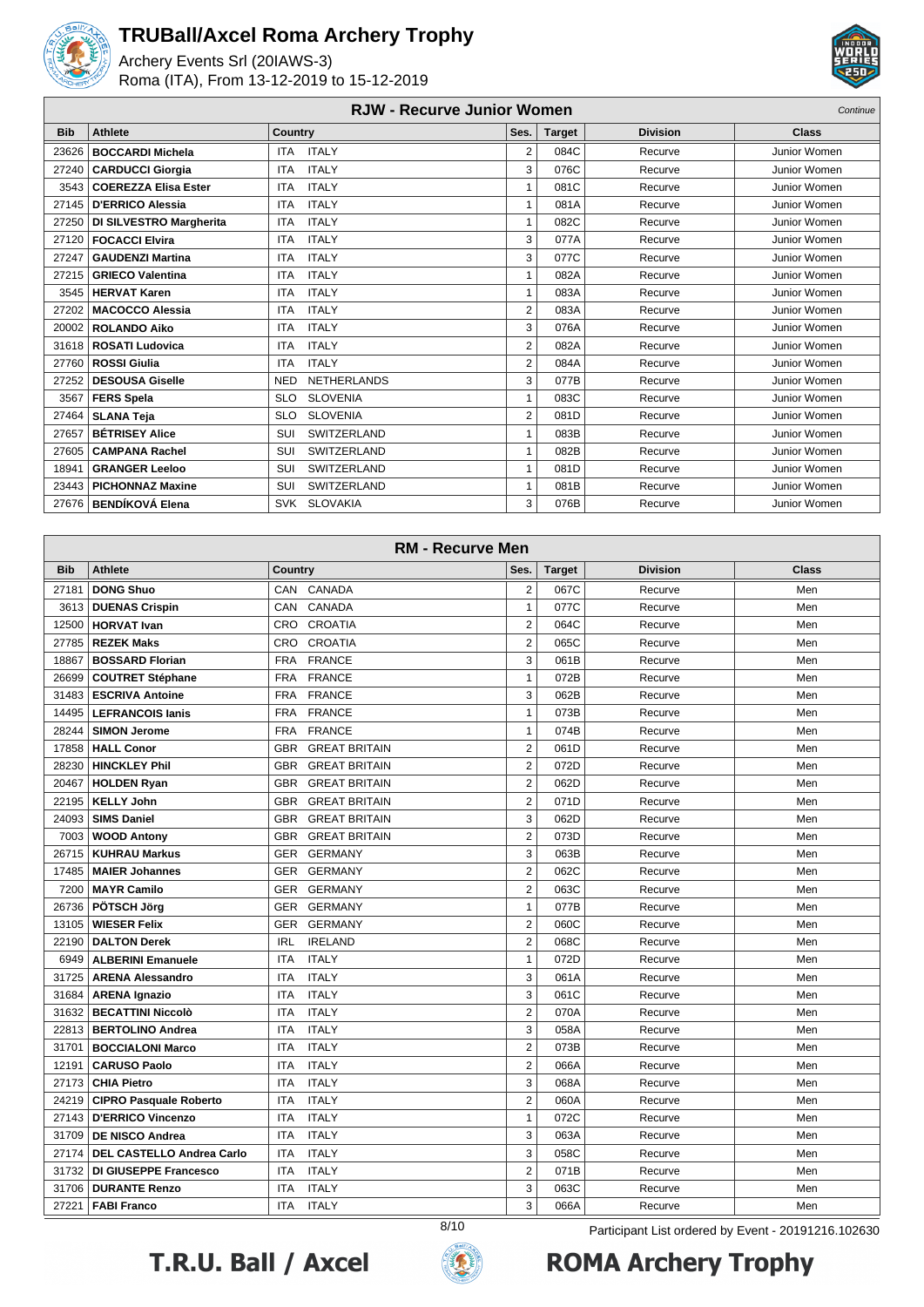

Archery Events Srl (20IAWS-3) Roma (ITA), From 13-12-2019 to 15-12-2019



|                | <b>RM - Recurve Men</b><br>Continue               |                                         |                                |               |                    |              |  |
|----------------|---------------------------------------------------|-----------------------------------------|--------------------------------|---------------|--------------------|--------------|--|
| <b>Bib</b>     | <b>Athlete</b>                                    | Country                                 | Ses.                           | <b>Target</b> | <b>Division</b>    | <b>Class</b> |  |
| 31695          | <b>FORIA Marcello</b>                             | <b>ITA</b><br><b>ITALY</b>              | $\overline{2}$                 | 062A          | Recurve            | Men          |  |
| 379            | <b>FRANGILLI Michele</b>                          | <b>ITALY</b><br><b>ITA</b>              | $\overline{2}$                 | 072A          | Recurve            | Men          |  |
| 31560          | <b>GALASSO Claudio</b>                            | <b>ITALY</b><br>ITA                     | 3                              | 058D          | Recurve            | Men          |  |
| 1069           | <b>GALIAZZO Marco</b>                             | <b>ITALY</b><br>ITA                     | 3                              | 064A          | Recurve            | Men          |  |
| 31539          | <b>GALIAZZO Roberto</b>                           | <b>ITALY</b><br><b>ITA</b>              | $\overline{2}$                 | 059A          | Recurve            | Men          |  |
| 27161          | <b>GARGARI Federico</b>                           | <b>ITALY</b><br>ITA                     | $\overline{c}$                 | 059B          | Recurve            | Men          |  |
| 31631          | <b>GIACOBBE Salvatore</b>                         | <b>ITALY</b><br>ITA                     | 3                              | 059A          | Recurve            | Men          |  |
| 27195          | <b>GRIGUOLO Mauro</b>                             | <b>ITALY</b><br>ITA                     | $\mathbf{1}$                   | 073A          | Recurve            | Men          |  |
| 12114          | <b>LODI Pierluigi</b>                             | <b>ITALY</b><br>ITA                     | 3                              | 060C          | Recurve            | Men          |  |
| 22815          | <b>LUPONETTI Raimondo</b>                         | <b>ITA</b><br><b>ITALY</b>              | 3                              | 066C          | Recurve            | Men          |  |
| 7084           | <b>MANDIA Massimiliano</b>                        | <b>ITALY</b><br><b>ITA</b>              | $\mathbf{1}$                   | 075A          | Recurve            | Men          |  |
| 27189          | <b>MANNU Roberto</b>                              | <b>ITALY</b><br>ITA                     | $\overline{2}$                 | 069A          | Recurve            | Men          |  |
| 27180          | <b>MANZONI Maurizio</b>                           | <b>ITALY</b><br>ITA                     | $\overline{c}$                 | 065A          | Recurve            | Men          |  |
| 31628          | <b>MARESCA Alessandro</b>                         | <b>ITALY</b><br>ITA                     | $\overline{2}$                 | 063A          | Recurve            | Men          |  |
| 31665          | <b>MICHELINI Davide</b>                           | <b>ITALY</b><br>ITA                     | 3                              | 068C          | Recurve            | Men          |  |
| 31685          | <b>MIKHYLOVSKIY Mark</b>                          | <b>ITALY</b><br>ITA                     | 3                              | 060A          | Recurve            | Men          |  |
| 31563          | <b>MINATI Augusto</b>                             | <b>ITALY</b><br>ITA                     | $\overline{2}$                 | 072B          | Recurve            | Men          |  |
| 18874          | <b>MOLFESE Fabio</b>                              | <b>ITALY</b><br>ITA                     | $\overline{2}$                 | 061B          | Recurve            | Men          |  |
| 8044           | <b>MORELLO Marco</b>                              | <b>ITALY</b><br>ITA                     | $\overline{2}$                 | 062B          | Recurve            | Men          |  |
| 31724          | <b>MUNAFO Antonino</b>                            | <b>ITALY</b><br><b>ITA</b>              | 3                              | 059B          | Recurve            | Men          |  |
| 17656          | <b>MUSOLESI Federico</b>                          | <b>ITALY</b><br>ITA                     | 3                              | 067C          | Recurve            | Men          |  |
| 31633          | <b>NAPOLEONE Maurizio</b>                         | <b>ITALY</b><br>ITA                     | $\overline{c}$                 | 067A          | Recurve            | Men          |  |
| 27151          | <b>NARDINOCCHI Massimo</b>                        | <b>ITALY</b><br>ITA                     | 3                              | 062C          | Recurve            | Men          |  |
| 5796           | <b>NESPOLI Mauro</b>                              | <b>ITALY</b><br>ITA                     | $\overline{2}$                 | 068A          | Recurve            | Men          |  |
| 9069           | <b>PASQUALUCCI David</b>                          | <b>ITALY</b><br>ITA                     | 3                              | 065A          | Recurve            | Men          |  |
| 27198          | <b>POGNI Filippo</b>                              | <b>ITALY</b><br>ITA                     | $\mathbf{1}$                   | 077A          | Recurve            | Men          |  |
| 12645          | <b>QUATTROCCHI Edoardo</b>                        | <b>ITALY</b><br><b>ITA</b>              | $\mathbf{1}$                   | 073C          | Recurve            | Men          |  |
| 31054          | <b>RALLI Paolo</b>                                | <b>ITALY</b><br><b>ITA</b>              | $\overline{2}$                 | 071A          | Recurve            | Men          |  |
| 31570          | <b>RASILE Angelo</b>                              | <b>ITALY</b><br><b>ITA</b>              | $\overline{2}$                 | 073A          | Recurve            | Men          |  |
| 31707          | <b>RICCIERI Andrea</b>                            | <b>ITALY</b><br>ITA                     | 3                              | 065C          | Recurve            | Men          |  |
| 12654          | <b>SCALELLA Lorenzo</b>                           | <b>ITALY</b><br>ITA                     | 3                              | 067A          | Recurve            | Men          |  |
| 9239           | <b>SERI Marco</b>                                 | <b>ITALY</b><br><b>ITA</b>              | 3                              | 064C          | Recurve            | Men          |  |
| 31639          | <b>SINGH Daya</b>                                 | <b>ITALY</b><br>ITA                     | $\overline{2}$                 | 064A          | Recurve            | Men          |  |
| 31572          | <b>SPASIUC Florin Nicolae</b>                     | <b>ITALY</b><br>ITA                     | $\mathbf{1}$                   | 074A          | Recurve            | Men          |  |
| 27090          | <b>TODERI Andrea</b>                              | <b>ITALY</b><br>ITA                     | 3                              | 060B          | Recurve            | Men          |  |
| 20328          | TRAVISANI Stefano                                 | <b>ITALY</b><br>ITA                     | $\overline{2}$                 | 061A          | Recurve            | Men          |  |
| 31653          | <b>TROMBIN Federico</b>                           | <b>ITA</b><br><b>ITALY</b>              | $\mathbf{1}$                   | 076C          | Recurve            | Men          |  |
| 31547          | <b>ZACCAGNINI Tonino</b>                          | ITA ITALY                               | 2                              | 060B          | Recurve            | Men          |  |
| 18880          | <b>BOUBRAHMI Naoufal</b>                          | MAR MOROCCO                             | 3                              | 061D          | Recurve            | Men          |  |
| 11422          | <b>EL BENNAYE Youssef</b>                         | MAR MOROCCO                             | 3                              | 060D          | Recurve            | Men          |  |
| 22280          | <b>BOLJEVIC Milos</b>                             | MNE MONTENEGRO                          | 3                              | 068B          | Recurve            | Men          |  |
| 20725          | <b>BAKKER Willem</b>                              | NED NETHERLANDS                         | $\mathbf{1}$                   | 074C          | Recurve            | Men          |  |
| 31714          | <b>HARVEG Hans-Petter</b>                         | NOR NORWAY                              | 3                              | 064D          | Recurve            | Men          |  |
| 31611          | <b>KOTOV Andrey</b>                               | <b>RUSSIA</b><br><b>RUS</b>             | $\overline{2}$                 | 069B          | Recurve            | Men          |  |
| 3163           | <b>TSYBIKZHAPOV Aldar</b>                         | RUS RUSSIA                              | $\overline{2}$                 | 060D          | Recurve            | Men          |  |
| 15574          | <b>ARNEZ Luka</b>                                 | <b>SLOVENIA</b><br>SLO                  | 3<br>$\sqrt{2}$                | 067B          | Recurve            | Men          |  |
| 13783          | <b>BIZJAK Rok</b>                                 | SLO SLOVENIA                            |                                | 066B          | Recurve            | Men          |  |
| 11964          | <b>HABJAN MALAVASIC Den</b>                       | <b>SLOVENIA</b><br>SLO                  | $\mathbf{1}$<br>$\overline{2}$ | 075B<br>065B  | Recurve            | Men<br>Men   |  |
| 12469<br>14621 | <b>STRAJHAR Gasper</b><br><b>SAJEEV De Silva</b>  | SLO SLOVENIA<br>SRI<br><b>SRI LANKA</b> | $\overline{2}$                 | 068B          | Recurve            | Men          |  |
| 22605          |                                                   | SWITZERLAND<br>SUI                      | $\overline{2}$                 | 066C          | Recurve<br>Recurve | Men          |  |
| 31708          | <b>FRACHEBOUD Thierry</b><br><b>CHNURIK Alojz</b> | SVK SLOVAKIA                            | $\boldsymbol{2}$               | 063D          |                    | Men          |  |
| 23097          | <b>HANULIAK Jan</b>                               | <b>SLOVAKIA</b><br>SVK                  | $\overline{2}$                 | 064D          | Recurve<br>Recurve | Men          |  |
| 613            | <b>RUBAN Viktor</b>                               | <b>UKRAINE</b><br>UKR                   | $\overline{2}$                 | 070C          | Recurve            | Men          |  |
| 604            | <b>SERDYUK Oleksandr</b>                          | <b>UKRAINE</b><br>UKR                   | $\overline{2}$                 | 070B          | Recurve            | Men          |  |
| 5107           | <b>ELLISON Brady</b>                              | <b>USA</b><br>USA                       | $\mathbf{1}$                   | 076A          | Recurve            | Men          |  |
| 20951          | WILLIAMS Jack                                     | USA USA                                 | 3                              | 066B          | Recurve            | Men          |  |
|                |                                                   |                                         |                                |               |                    |              |  |